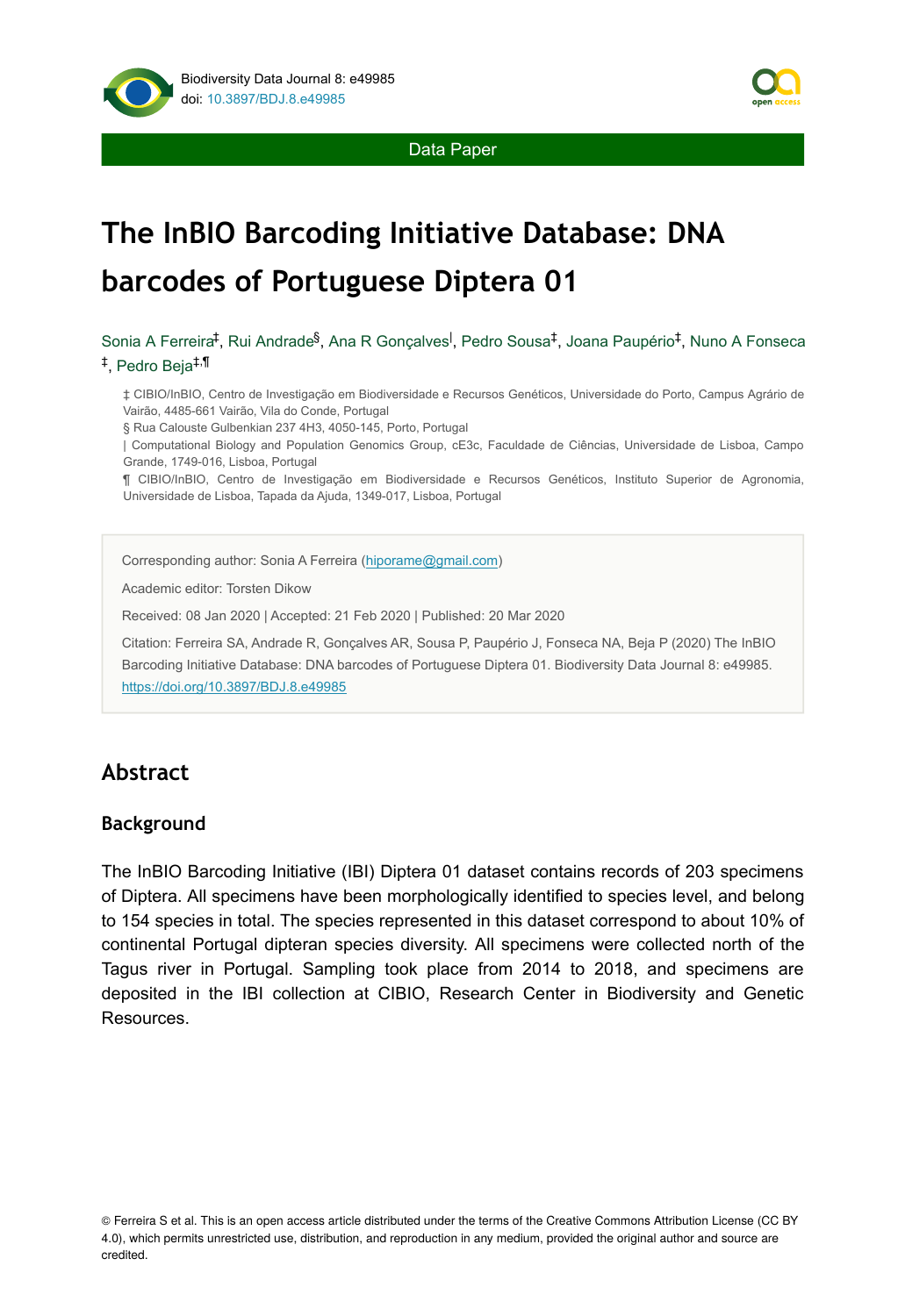## **New information**

This dataset contributes to the knowledge on the DNA barcodes and distribution of 154 species of Diptera from Portugal and is the first of the planned IBI database public releases, which will make available genetic and distribution data for a series of taxa. All specimens have their DNA barcodes made publicly available in the Barcode of Life Data System (BOLD) online database and the distribution dataset can be freely accessed through the Global Biodiversity Information Facility (GBIF).

# **Keywords**

Diptera, occurrence records, continental Portugal, DNA barcode, COI

# **Introduction**

Diptera is one of the most diverse, abundant and widespread insect orders, with more than 158 000 described species, and many more still to be described (Pape et al. 2009; Evenhuis and Pape 2019). Dipterans are ubiquitous in many terrestrial ecosystems and larval stages of some species can also been found in aquatic ecosystems. They play important ecological roles in ecosystems, including those of pollinators, detritivores and parasites. Some species are also important disease vectors (Merritt et al. 2009) and crop pests (Skuhravá et al. 2010).

In continental Portugal, 1 475 species of Diptera were recorded, a sizable diversity, but small when compared to the 5 800 species known to occur in continental Spain (Carles-Tolrá 2002). Since the seminal work of Carles-Tolrá (2002), further increments to the Portuguese dipteran fauna have been made (*e.g. Andrade and Gonçalves 2014*; Ebejer and Andrade 2015; Pollet et al. 2019), but much remains to be known about its diversity and distribution patterns in the country. The huge diversity of this order, the shortage of specialised taxonomists and the difficulties in identifying many species are the main obstacles to overcome this lack of knowledge.

DNA barcoding is a method that aims to identify organisms based on a short DNA sequence previously sequenced from morphologically identified specimens (Hebert et al. 2003). This requires the construction of comprehensive reference collections of DNA sequences that represent the existing biodiversity (Baird et al. 2011, Kress et al. 2005, Ferreira et al. 2018). DNA barcoding can also be used as a first step in new species discovery and, as such, can be used as a tool to help address the taxonomic impediment problem (*e.g.* Kekkonen and Hebert 2014).

The striking scarcity of genetic data associated with the high biodiversity found in Portugal instigated the creation of a DNA barcoding initiative by the Research Network in Biodiversity and Evolutionary Biology - InBIO (Associate Laboratory). The InBIO Barcoding Initiative (IBI) makes use of Next Generation Sequencing technologies (NGS) to develop a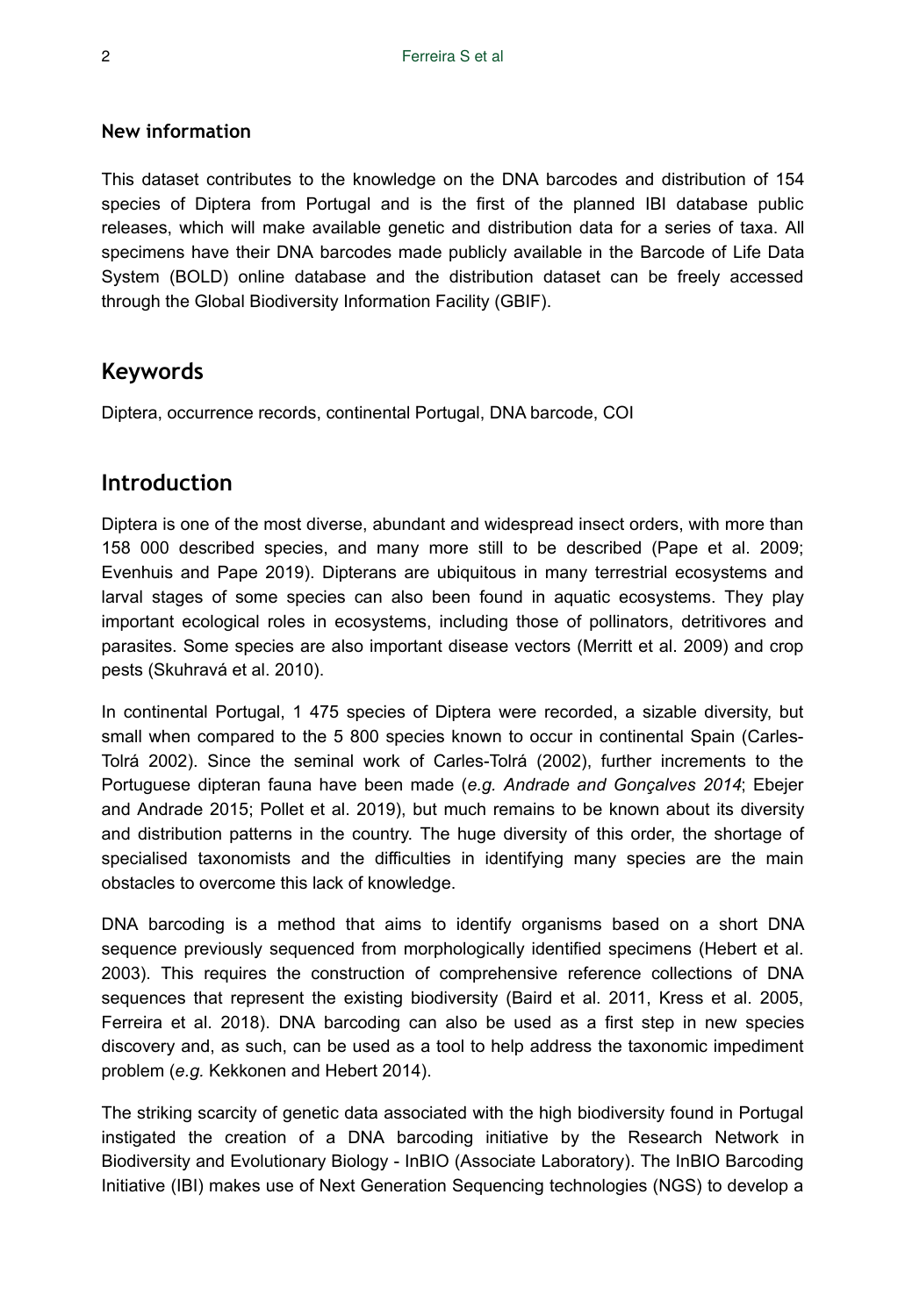reference collection of DNA barcoding sequences, focusing on Portuguese invertebrate taxa. Within the project, a special focus is afforded to insects, given their relevance to food webs and ecosystems functioning (e.g., Weisser and Siemann 2004; Mata et al. 2016; Silva et al. 2019). Furthermore, for many insect species occurring in Portugal, there are no barcodes available in public databases (Corley and Ferreira 2017; Corley et al. 2017; Weigand et al. 2019), and those that exist often show high distances to sequences obtained in Portugal, which may indicate cryptic diversity (Corley et al. 2019, Corley et al. 2019; Ferreira et al. 2018).

The IBI Diptera 01 dataset contains records of 203 specimens of Diptera collected in continental Portugal, all of which were morphologically identified to species level, for a total of 154 species. This is the first IBI dataset to be released to the Global Biodiversity Information Facility (GBIF) and all specimens have their DNA barcodes made publicly available in the Barcode of Life Data System (BOLD). We have included in this dataset the barcodes of all identified Diptera specimens in IBI up to December 2019, except those from the families Tipulidade and Limoniidae, for which we will provide a more detailed treatment in a future paper, due to the detection of new species and the need for further research. Overall, this paper is a contribution to sharing and publicly disseminating the distribution records and DNA barcodes of specimens from our reference collection to increase the available information on Portuguese Diptera fauna.

# **General description**

**Purpose:** This dataset aims to provide a first contribution to an authoritative DNA barcode sequences library for Portuguese Diptera. Such a library should facilitate DNA-based identification of species for both traditional molecular studies and DNA-metabarcoding studies and constitute a valuable resource for taxonomic research on Portuguese Diptera and its distribution.

**Additional information:** A total of 203 specimens of dipterans were collected and DNA barcoded (Suppl. material 2). Fig. 1 illustrates examples of the diversity of species that are part of the dataset of distribution data and DNA barcodes of Portuguese Diptera 01. All sequences of cytochrome c oxidase I (COI) DNA barcodes are 658 bp long. From the 154 species barcoded, twenty nine (19%) from 16 families are new to the DNA barcode database BOLD at the moment of the release (marked with \* in Species field of Table 2). Forty-two additional species (27%) from 24 families were previously represented in BOLD, but with less than 10 DNA barcode sequences at the moment of the release (marked with '' in Species field of Table 2). Therefore, this dataset represents a significant contribution to enhance the species and genetic diversity of Diptera fauna represented in public libraries.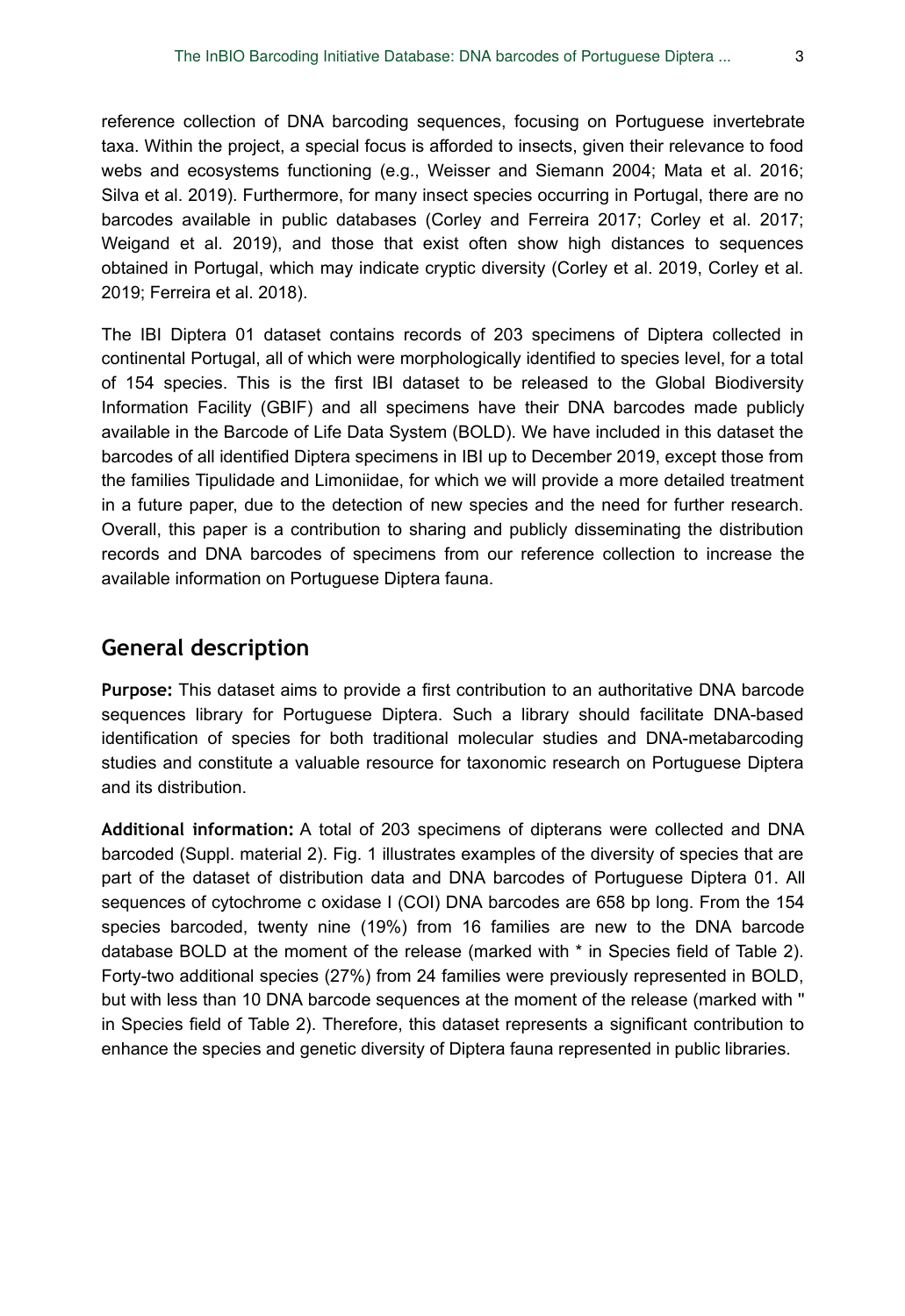

#### Figure 1.

Examples of the diversity of species that are part of the dataset of distribution data and DNA barcodes of Portuguese Diptera 01. All photos by Rui Andrade.

**a**: *Lucilia caesar*, Lordelo do Ouro - Porto, BOLD:IBIDP083-19, GenBank: MN868752

**b**: *Hydrotaea dentipes*, Campo - Valongo, BOLD: IBIDP136-19, GenBank: MN868754 doi

**c**: *Trigonometopus frontalis*, Canelas - Estarreja, BOLD: IBIDP099-19, GenBank: MN868863 doi

**d**: *Episyrphus balteatus*, Vale de Algoso - Vimioso, BOLD: IBIDP015-19, GenBank: MN868781 doi

**e**: *Ceratitis capitata*, Gilmonde - Barcelos, BOLD: IBIDP140-19, GenBank: MN868854 doi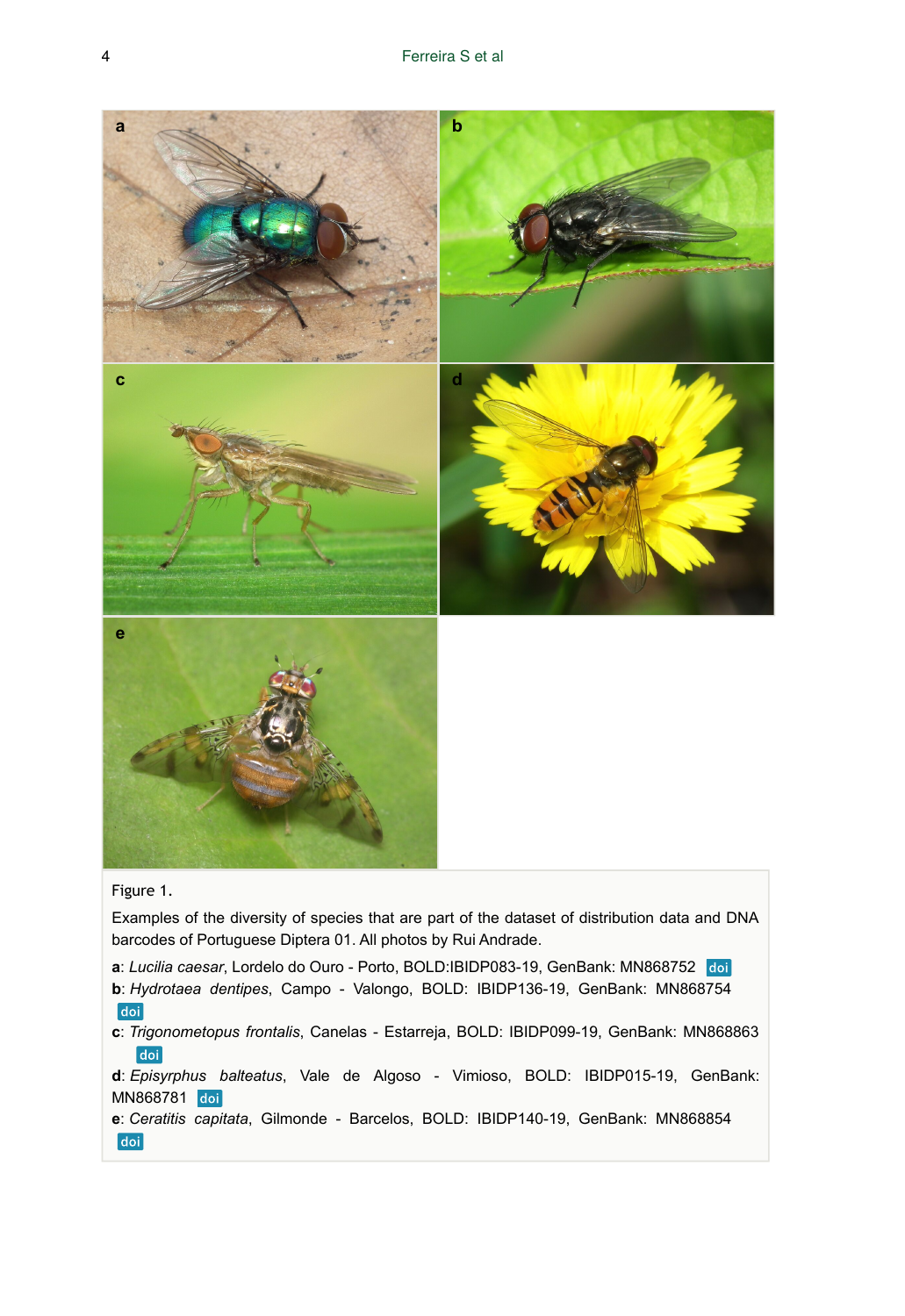## Table 1.

Number of specimens collected per Portuguese district and corresponding percentage. The number of recorded specimens also corresponds to the number of species recorded per district, as each species was collected only once in each district.

| <b>District</b>  | Specimens (n)  | Specimens (%) |
|------------------|----------------|---------------|
| Bragança         | 79             | 38.9%         |
| Aveiro           | 51             | 25.1%         |
| Porto            | 38             | 18.7%         |
| Braga            | 21             | 10.3%         |
| Vila Real        | 6              | 3.0%          |
| Castelo Branco   | $\overline{4}$ | 2.0%          |
| Viana do Castelo | $\overline{2}$ | 1.0%          |
| Guarda           | 1              | 0.5%          |
| not known        | 1              | 0.5%          |
| <b>Total</b>     | 203            | 100%          |

#### Table 2.

List of species that were collected and DNA barcoded within this project. \* Indicate species without DNA barcode prior to this study, '' indicates species with less than 10 sequences prior to this study.

| Family            | <b>Species</b>                              | <b>IBI</b> code | <b>BOLD</b> code   | <b>BOLD BIN</b> | <b>GenBank</b> |
|-------------------|---------------------------------------------|-----------------|--------------------|-----------------|----------------|
| Anisopodidae      | Sylvicola cinctus<br>(Fabricius, 1787)      | <b>INV04902</b> | IBIDP034-19        | BOLD:AAG1996    | MN868840       |
| Anthomyiidae      | Anthomyia imbrida<br>Rondani, 1866"         | <b>INV00551</b> | IBIDP006-19        | BOLD:ABX9294    | MN868736       |
| Anthomyiidae      | Anthomyia<br>pluvialis<br>(Linnaeus, 1758)  | <b>INV00817</b> | IBIDP144-19        | BOLD:ADH9310    | MN868903       |
| Anthomyiidae      | Subhylemyia<br>longula (Fallen,<br>1824)"   | <b>INV00555</b> | IBIDP007-19        | BOLD:AAP8836    | MN868762       |
| Asilidae          | Molobratia<br>teutonus<br>(Linnaeus, 1767)" | <b>INV07407</b> | IBIDP391-19        | BOLD:ADF9805    | MN868906       |
| <b>Bibionidae</b> | Dilophus febrilis<br>(Linnaeus, 1758)       | <b>INV04935</b> | <b>IBIDP055-19</b> | BOLD:ACI4790    | MN868809       |
| Bombyliidae       | Anthrax anthrax<br>(Schrank, 1781)"         | <b>INV04944</b> | <b>IBIDP063-19</b> | BOLD:ADR8193    | MN868791       |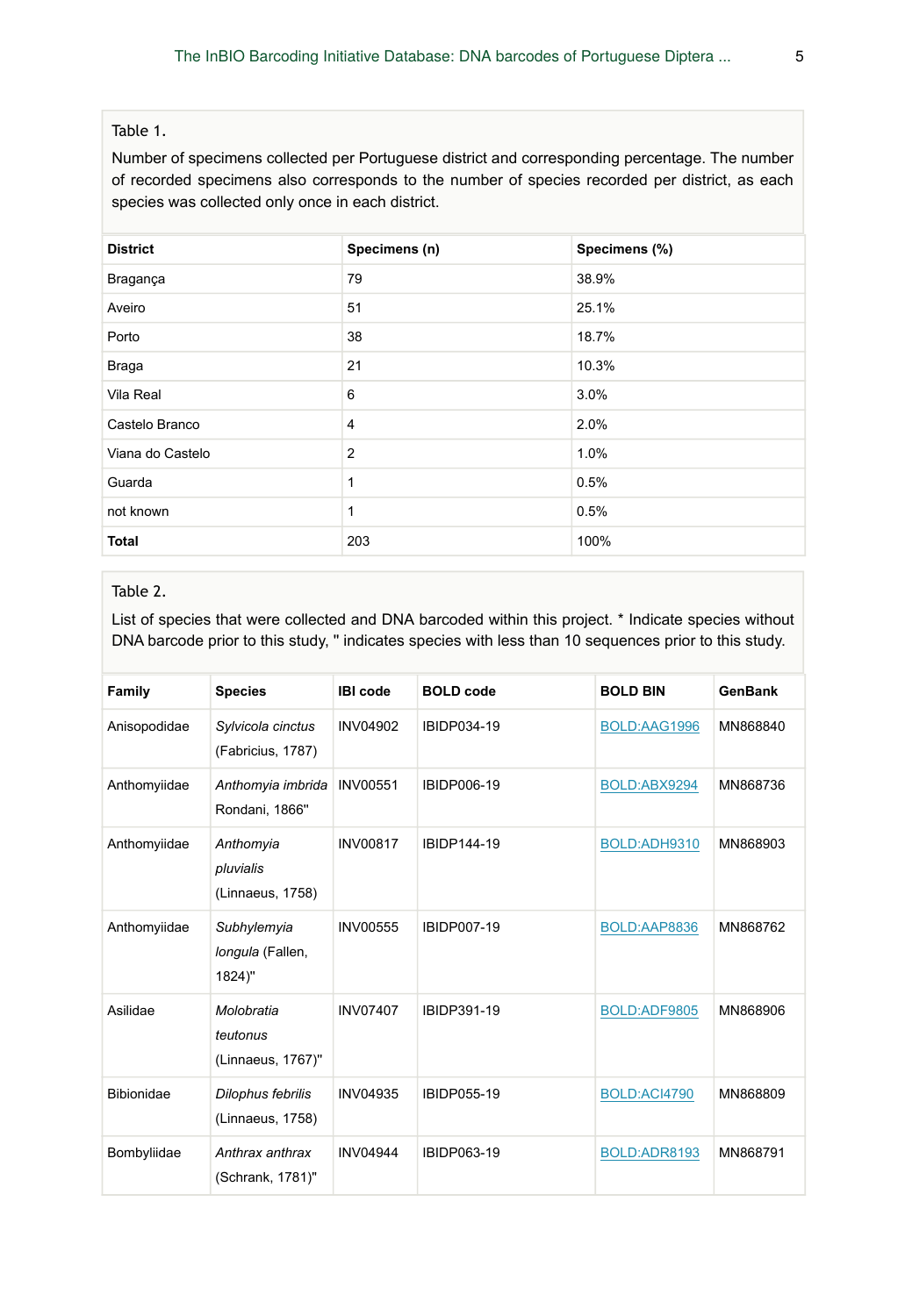| Family        | <b>Species</b>                                          | <b>IBI</b> code                                        | <b>BOLD</b> code                                      | <b>BOLD BIN</b> | <b>GenBank</b>                                  |
|---------------|---------------------------------------------------------|--------------------------------------------------------|-------------------------------------------------------|-----------------|-------------------------------------------------|
| Bombyliidae   | Exhyalanthrax<br><i>afer</i> (Fabricius,<br>1794)*      | <b>INV04951</b>                                        | IBIDP151-19                                           | BOLD:ADU1899    | MN868734                                        |
| Bombyliidae   | Hemipenthes<br>morio (Linnaeus,<br>1758)"               | INV04959                                               | <b>IBIDP070-19</b>                                    | BOLD:ACS6268    | MN868882                                        |
| Calliphoridae | Calliphora vicina<br>Robineau-<br>Desvoidy, 1830        | INV00609,<br>INV01920,<br>INV05001,<br>INV05029        | IBIDP009-19, IBIDP018-19,<br>IBIDP087-19, IBIDP167-19 | BOLD:AAB6579    | MN868831,<br>MN868732,<br>MN868823,<br>MN868797 |
| Calliphoridae | Calliphora<br>vomitoria<br>(Linnaeus, 1758)             | INV00176,<br>INV02884,<br>INV05036,<br><b>INV07378</b> | IBIDP001-19, IBIDP024-19,<br>IBIDP107-19, IBIDP381-19 | BOLD:AAA8931    | MN868884,<br>MN868856,<br>MN868898,<br>MN868853 |
| Calliphoridae | Chrysomya<br>albiceps<br>(Wiedemann,<br>1819)           | INV05008,<br><b>INV05075</b>                           | IBIDP092-19, IBIDP125-19                              | BOLD:ABX6432    | MN868731,<br>MN868796                           |
| Calliphoridae | Lucilia caesar<br>(Linnaeus, 1758)                      | <b>INV04986</b>                                        | IBIDP083-19                                           | BOLD:AAA7470    | MN868868                                        |
| Calliphoridae | Lucilia sericata<br>(Meigen, 1826)                      | INV04987,<br>INV05048                                  | IBIDP084-19, IBIDP112-19                              | BOLD:AAA6618    | MN868905,<br>MN868854                           |
| Canacidae     | Canace nasica<br>(Haliday, 1839)*                       | <b>INV04995</b>                                        | IBIDP161-19                                           | BOLD:ADT0044    | MN868786                                        |
| Canacidae     | Tethina illota<br>(Haliday, 1838)"                      | <b>INV05007</b>                                        | IBIDP091-19                                           | BOLD:ABA8670    | MN868899                                        |
| Chloropidae   | Camarota<br>curvipennis<br>(Latreille, 1805)*           | <b>INV04955</b>                                        | IBIDP152-19                                           | BOLD:ACP6247    | MN868844                                        |
| Chloropidae   | Cryptonevra<br>flavitarsis<br>(Meigen, 1830)"           | <b>INV04994</b>                                        | <b>IBIDP086-19</b>                                    | BOLD:ACB6675    | MN868783                                        |
| Chloropidae   | Diplotoxa<br>messoria (Fallen,<br>1820)"                | INV05017,<br>INV05081                                  | IBIDP098-19, IBIDP127-19                              | BOLD:ACD3417    | MN868807,<br>MN868793                           |
| Chloropidae   | Elachiptera<br>bimaculata (Loew,<br>$1845$ <sup>*</sup> | <b>INV04990</b>                                        | IBIDP158-19                                           | BOLD:ADU0665    | MN868888                                        |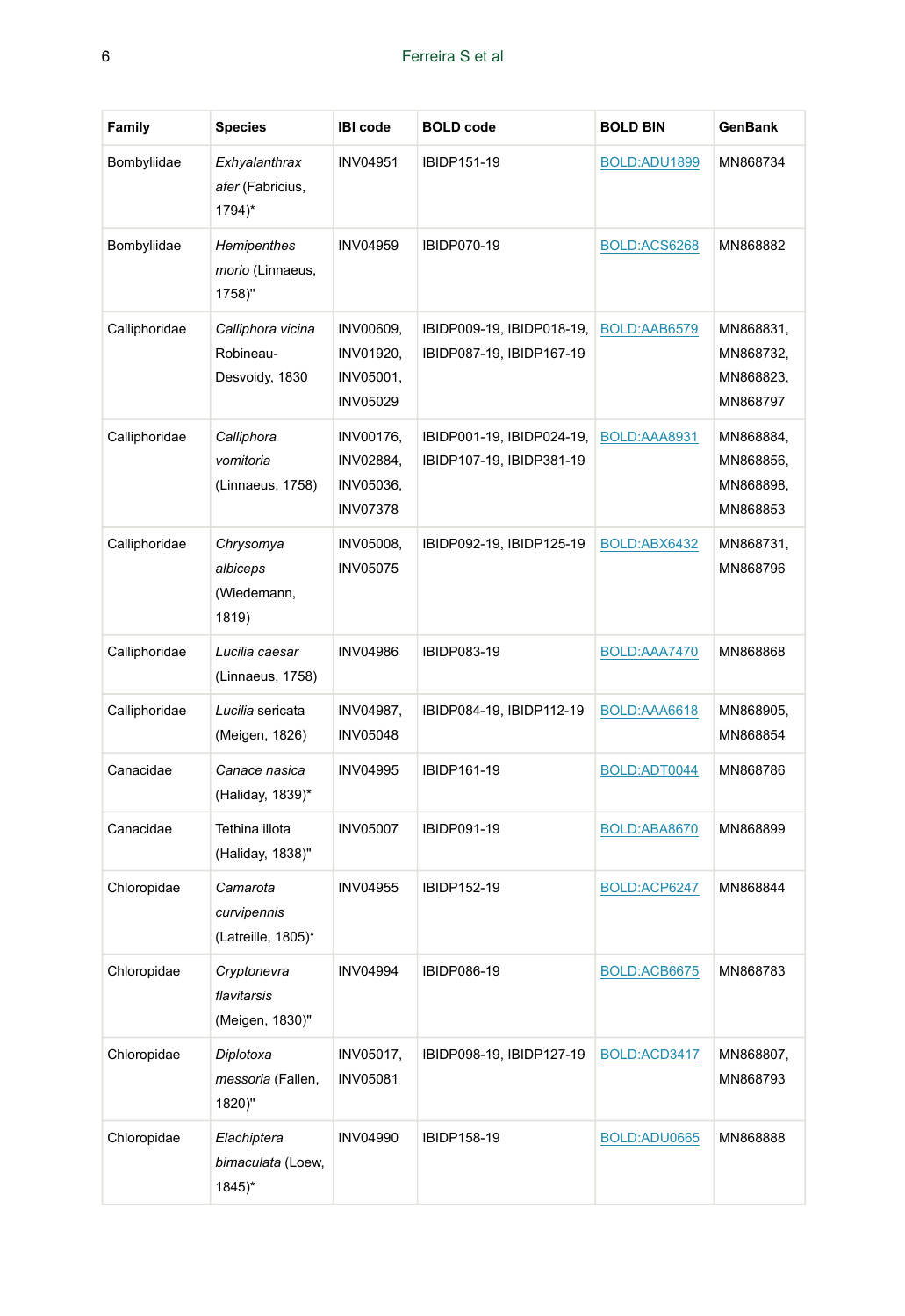| Family         | <b>Species</b>                                          | <b>IBI</b> code              | <b>BOLD</b> code         | <b>BOLD BIN</b> | GenBank               |
|----------------|---------------------------------------------------------|------------------------------|--------------------------|-----------------|-----------------------|
| Chloropidae    | Elachiptera<br>megaspis (Loew,<br>1858)                 | INV05080,<br><b>INV07368</b> | IBIDP174-19, IBIDP374-19 | BOLD:ADU0581    | MN868842,<br>MN868711 |
| Chloropidae    | Eutropha<br>albipilosa (Becker,<br>1908)*               | <b>INV04991</b>              | IBIDP159-19              | BOLD:ADS5005    | MN868764              |
| Chloropidae    | Eutropha<br>fulvifrons (Haliday,<br>$1833$ <sup>*</sup> | <b>INV04992</b>              | IBIDP160-19              | BOLD:ADT0252    | MN868855              |
| Chloropidae    | Lasiochaeta<br>pubescens<br>Thalhammer,<br>1898*        | <b>INV05082</b>              | IBIDP175-19              | BOLD:ACP6247    | MN868876              |
| Chloropidae    | Polyodaspis<br>sulcicollis<br>(Meigen, 1838)*           | <b>INV04989</b>              | <b>IBIDP157-19</b>       | BOLD:ADS6761    | MN868863              |
| Chloropidae    | Thaumatomyia<br>elongatula<br>(Becker, 1910)*           | <b>INV05083</b>              | IBIDP176-19              | BOLD:ADV5221    | MN868862              |
| Chloropidae    | Trachysiphonella<br>ruficeps<br>(Macquart, 1835)"       | <b>INV04996</b>              | IBIDP162-19              | BOLD:ACP4572    | MN868766              |
| Conopidae      | Conops flavipes<br>Linnaeus, 1758"                      | <b>INV05010</b>              | IBIDP164-19              | BOLD:AAJ7146    | MN868871              |
| Diastatidae    | Diastata adusta<br>Meigen, 1830*                        | <b>INV05066</b>              | IBIDP172-19              | BOLD:ADS5309    | MN868880              |
| Dolichopodidae | Campsicnemus<br>scambus (Fallen,<br>1823)"              | <b>INV04938</b>              | IBIDP058-19              | BOLD:ACP5225    | MN868902              |
| Dolichopodidae | Campsicnemus<br>umbripennis<br>Loew, 1856               | <b>INV07394</b>              | IBIDP387-19              | BOLD:ACQ9843    | MN868739              |
| Dolichopodidae | Gymnopternus<br>cupreus (Fallen,<br>$1823*$             | INV04909                     | IBIDP147-19              | BOLD:AAZ8613    | MN868838              |
| Dolichopodidae | Machaerium<br>maritimae Haliday,<br>1832*               | <b>INV05105</b>              | IBIDP179-19              | BOLD:ADT1791    | MN868724              |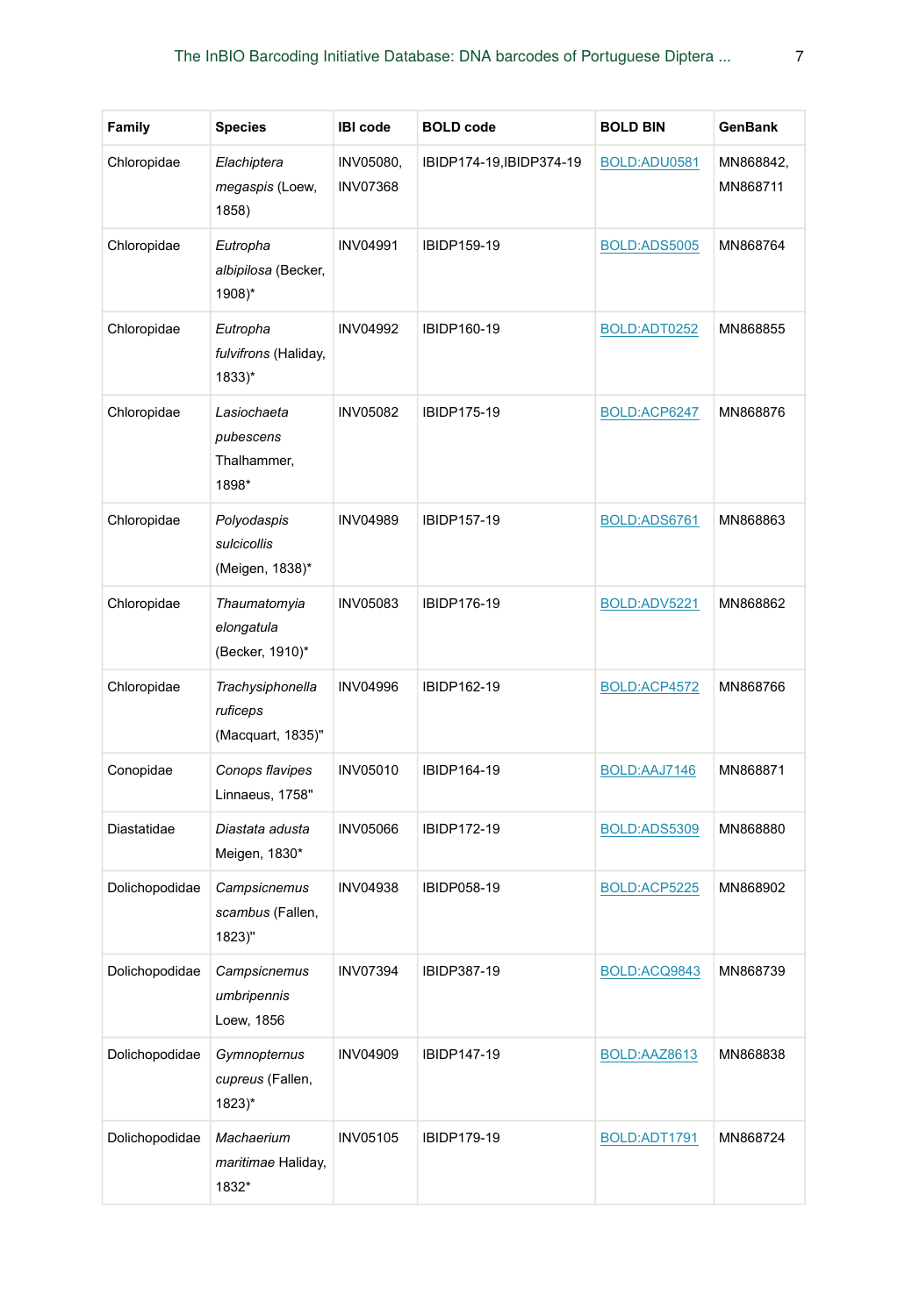| Family         | <b>Species</b>                               | <b>IBI</b> code                                  | <b>BOLD</b> code                         | <b>BOLD BIN</b> | <b>GenBank</b>                     |
|----------------|----------------------------------------------|--------------------------------------------------|------------------------------------------|-----------------|------------------------------------|
| Dolichopodidae | Sciapus<br>platypterus<br>(Fabricius, 1805)  | <b>INV04907</b>                                  | IBIDP037-19                              | BOLD:ABU9505    | MN868817                           |
| Drosophilidae  | Drosophila suzukii<br>(Matsumura,<br>1931)   | <b>INV05107</b>                                  | IBIDP135-19                              | BOLD:AAC2499    | MN868726                           |
| Drosophilidae  | Leucophenga<br>maculata (Dufour,<br>1839)    | <b>INV05006</b>                                  | <b>IBIDP090-19</b>                       | BOLD:ACC9004    | MN868775                           |
| Drosophilidae  | Phortica variegata<br>(Fallen, 1823)"        | <b>INV04906</b>                                  | IBIDP036-19                              | BOLD:ADP2209    | MN868851                           |
| Ephydridae     | Discomyza<br>incurva Fallen,<br>1823         | <b>INV04956</b>                                  | IBIDP069-19                              | BOLD:ABA8754    | MN868839                           |
| Ephydridae     | Hecamede<br>albicans (Meigen,<br>1830)"      | <b>INV04993</b>                                  | <b>IBIDP085-19</b>                       | BOLD:ABA8686    | MN868716                           |
| Ephydridae     | Psilopa nitidula<br>(Fallen, 1813)"          | <b>INV04984</b>                                  | <b>IBIDP081-19</b>                       | BOLD:AAG6948    | MN868834                           |
| Fanniidae      | Fannia canicularis<br>(Linnaeus, 1761)       | INV00177,<br><b>INV04943</b>                     | IBIDP002-19, IBIDP062-19                 | BOLD:AAF7101    | MN868723,<br>MN868818              |
| Fanniidae      | Fannia lustrator<br>(Harris, 1780)           | <b>INV07364</b>                                  | IBIDP372-19                              | BOLD:ACB3656    | MN868758                           |
| Heleomyzidae   | Suillia variegata<br>(Loew, 1862)            | INV00970,<br><b>INV04948</b>                     | IBIDP011-19, IBIDP065-19                 | BOLD:ABY1201    | MN868749,<br>MN868727              |
| Hippoboscidae  | Hippobosca<br>equina Linnaeus,<br>1758"      | <b>INV07388</b>                                  | IBIDP385-19                              | BOLD:AAX0882    | MN868873                           |
| Hybotidae      | Hybos culiciformis<br>(Fabricius, 1775)      | <b>INV01283.</b><br>INV01808,<br><b>INV05078</b> | IBIDP013-19, IBIDP014-19,<br>IBIDP173-19 | BOLD:ACD8518    | MN868781,<br>MN868800,<br>MN868846 |
| Lauxaniidae    | Calliopum<br>simillimum (Collin,<br>1933)    | <b>INV07387</b>                                  | IBIDP384-19                              | BOLD:ACP8933    | MN868801                           |
| Lauxaniidae    | Minettia<br>longipennis<br>(Fabricius, 1794) | <b>INV04908</b>                                  | IBIDP038-19                              | BOLD:ACB3141    | MN868788                           |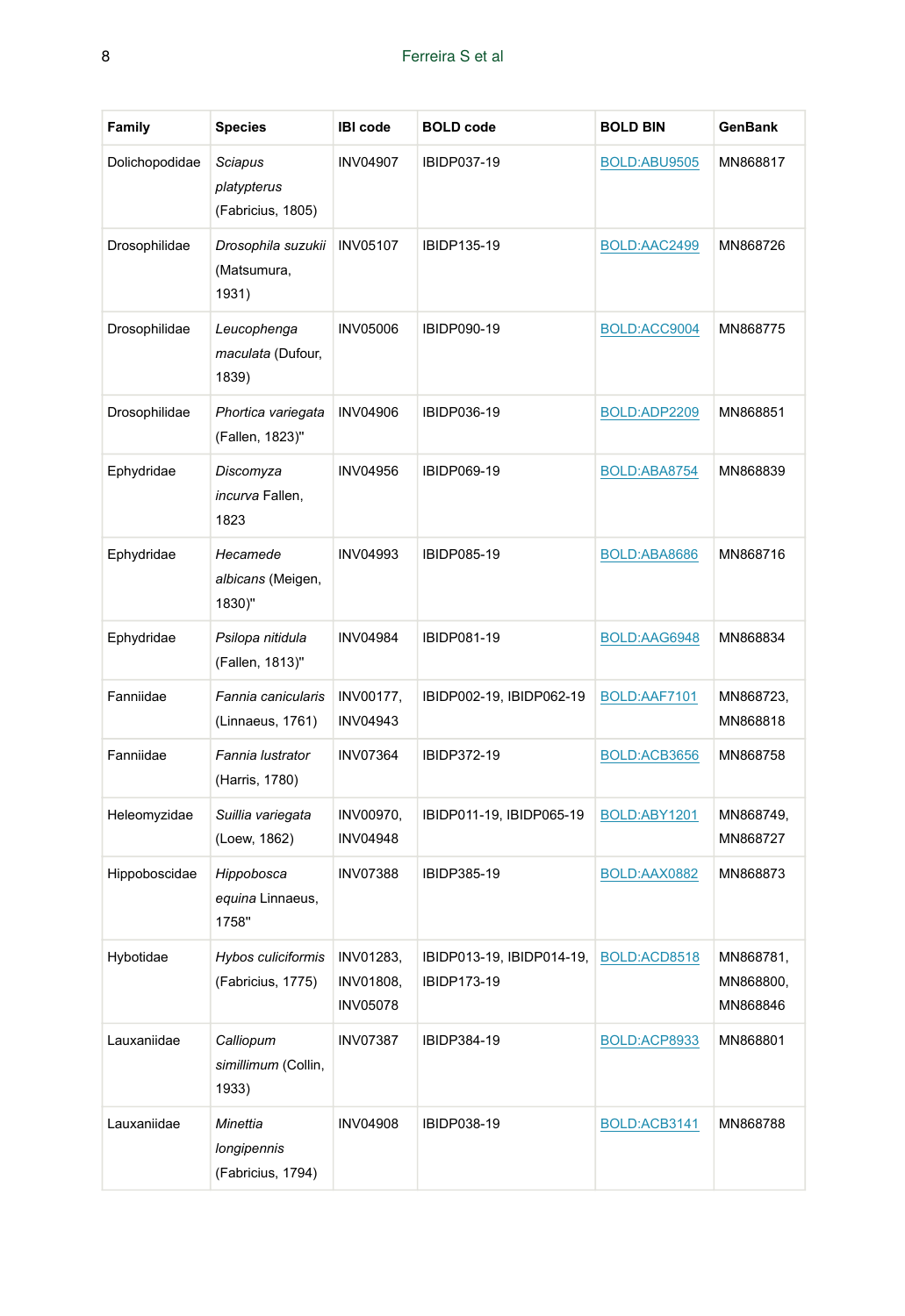| <b>Family</b> | <b>Species</b>                                                | <b>IBI</b> code              | <b>BOLD</b> code         | <b>BOLD BIN</b> | <b>GenBank</b>        |
|---------------|---------------------------------------------------------------|------------------------------|--------------------------|-----------------|-----------------------|
| Lauxaniidae   | Prosopomyia<br>pallida Loew,<br>1856*                         | <b>INV04946</b>              | IBIDP150-19              | BOLD:ADV2313    | MN868794              |
| Lauxaniidae   | Trigonometopus<br>frontalis (Meigen,<br>1830)"                | <b>INV05019</b>              | IBIDP099-19              | BOLD:ACS3478    | MN868881              |
| Lonchaeidae   | Lamprolonchaea<br>smaragdi (Walker,<br>1849)"                 | <b>INV05120</b>              | IBIDP184-19              | BOLD:ACO9728    | MN868843              |
| Lonchaeidae   | Silba fumosa<br>(Egger, 1862)*                                | <b>INV04985</b>              | IBIDP082-19              | BOLD:ACQ9578    | MN868841              |
| Micropezidae  | Micropeza<br>lateralis Meigen,<br>1826"                       | <b>INV01282</b>              | IBIDP145-19              | BOLD:ADC0694    | MN868910              |
| Muscidae      | Coenosia atra<br>Meigen, 1830                                 | INV04968,<br><b>INV05090</b> | IBIDP075-19, IBIDP131-19 | BOLD:ACP3222    | MN868737,<br>MN868850 |
| Muscidae      | Coenosia<br>attenuata Stein,<br>1903                          | <b>INV05122</b>              | IBIDP142-19              | BOLD:AAD7633    | MN868861              |
| Muscidae      | Coenosia tigrina<br>(Fabricius, 1775)                         | <b>INV04928</b>              | IBIDP052-19              | BOLD:AAB5609    | MN868826              |
| Muscidae      | Dasyphora<br>albofasciata<br>(Macquart &<br>Berthelot, 1839)* | <b>INV05100</b>              | IBIDP178-19              | BOLD:ADS1325    | MN868827              |
| Muscidae      | Graphomya<br>maculata (Scopoli,<br>1763)                      | <b>INV04919</b>              | IBIDP046-19              | BOLD:ABV4895    | MN868806              |
| Muscidae      | Helina evecta<br>(Harris, 1780)                               | <b>INV05054</b>              | IBIDP115-19              | BOLD:ACB3279    | MN868729              |
| Muscidae      | Hydrotaea<br>dentipes<br>(Fabricius, 1805)                    | <b>INV05110</b>              | IBIDP136-19              | BOLD:AAI8769    | MN868883              |
| Muscidae      | Lispe kowarzi<br>Becker, 1903"                                | <b>INV04975</b>              | IBIDP155-19              | BOLD:ACA1246    | MN868872              |
| Muscidae      | Lispocephala mikii<br>(Strobl, 1893)"                         | <b>INV04918</b>              | IBIDP148-19              | BOLD:ADT6256    | MN868912              |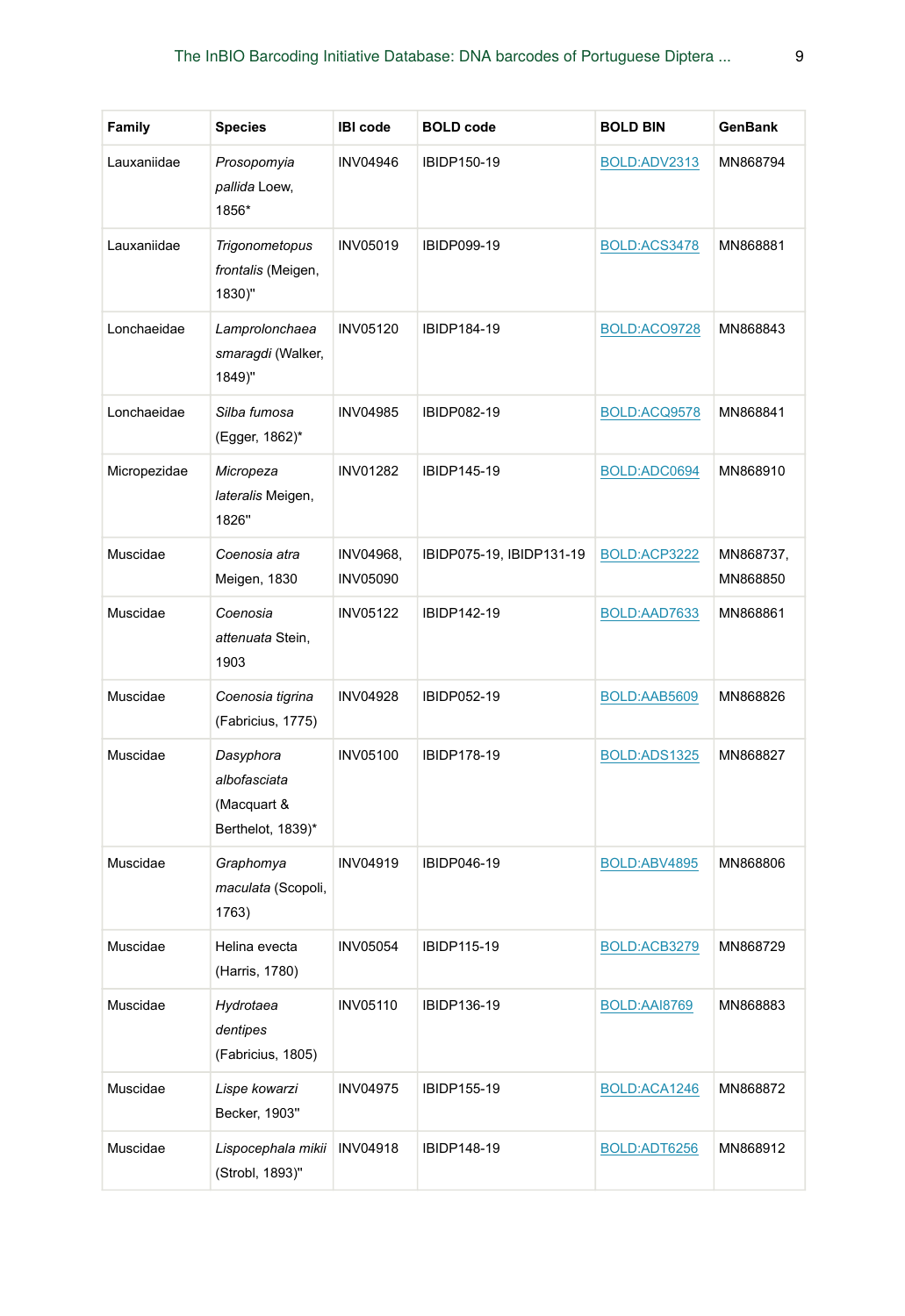| Family        | <b>Species</b>                                       | <b>IBI</b> code              | <b>BOLD</b> code         | <b>BOLD BIN</b> | GenBank               |
|---------------|------------------------------------------------------|------------------------------|--------------------------|-----------------|-----------------------|
| Muscidae      | Musca autumnalis<br>De Geer, 1776                    | <b>INV04936</b>              | IBIDP056-19              | BOLD:AAA3187    | MN868877              |
| Muscidae      | Musca domestica<br>Linnaeus, 1758                    | <b>INV05087</b>              | IBIDP130-19              | BOLD:AAA6020    | MN868773              |
| Muscidae      | Musca tempestiva<br>Fallen, 1817*                    | <b>INV04974</b>              | IBIDP154-19              | BOLD:ACO3332    | MN868751              |
| Muscidae      | Muscina levida<br>(Harris, 1780)                     | <b>INV04940</b>              | IBIDP059-19              | BOLD:AAB8817    | MN868769              |
| Muscidae      | Muscina<br>pascuorum<br>(Meigen, 1826)               | INV04941                     | IBIDP060-19              | BOLD:AAG1714    | MN868746              |
| Muscidae      | Muscina stabulans<br>(Fallen, 1817)                  | INV05015,<br><b>INV05106</b> | IBIDP096-19, IBIDP134-19 | BOLD:AAF6582    | MN868720,<br>MN868760 |
| Muscidae      | Neomyia cornicina<br>(Fabricius, 1781)               | <b>INV04922</b>              | IBIDP048-19              | BOLD:AAH3032    | MN868811              |
| Muscidae      | Orchisia costata<br>(Meigen, 1826)                   | <b>INV05022</b>              | IBIDP101-19              | BOLD:ABX0213    | MN868830              |
| Muscidae      | Phaonia fuscata<br>(Fallen, 1825)                    | <b>INV04952</b>              | <b>IBIDP067-19</b>       | BOLD:ACB5198    | MN868753              |
| Muscidae      | Phaonia pallida<br>(Fabricius, 1787)                 | <b>INV05045</b>              | IBIDP110-19              | BOLD:ABW3852    | MN868712              |
| Muscidae      | Polietes<br>meridionalis (Peris<br>& Llorente, 1963) | INV04964,<br><b>INV05055</b> | IBIDP072-19, IBIDP116-19 | BOLD:AAY2766    | MN868770,<br>MN868865 |
| Muscidae      | Pyrellia vivida<br>Robineau-<br>Desvoidy, 1830*      | <b>INV04970</b>              | IBIDP153-19              | BOLD:ADT8849    | MN868828              |
| Muscidae      | Schoenomyza<br><i>litorella</i> (Fallen,<br>1823)    | INV02961,<br><b>INV04969</b> | IBIDP029-19, IBIDP076-19 | BOLD:ABW5574    | MN868787,<br>MN868835 |
| Nemestrinidae | Fallenia fasciata<br>(Fabricius, 1805)"              | <b>INV07404</b>              | IBIDP390-19              | BOLD:ADR9796    | MN868810              |
| Opetiidae     | Opetia nigra<br>Meigen, 1830"                        | INV04942                     | IBIDP061-19              | BOLD:ACD2824    | MN868780              |
| Opomyzidae    | Opomyza petrei<br>Mesnil, 1934                       | INV04953,<br><b>INV05077</b> | IBIDP068-19, IBIDP126-19 | BOLD:AAG1210    | MN868887,<br>MN868745 |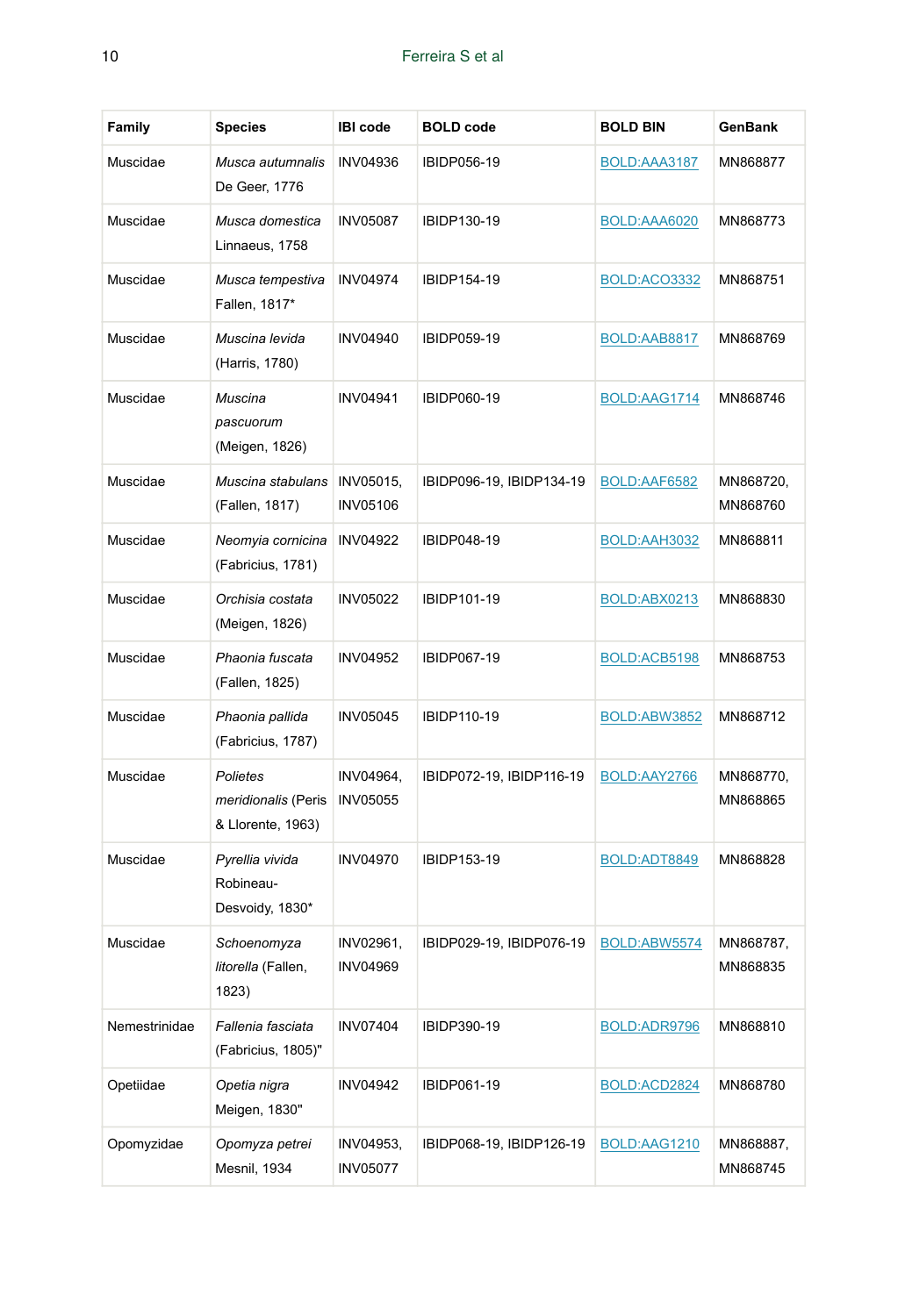| Family          | <b>Species</b>                                   | <b>IBI</b> code              | <b>BOLD</b> code         | <b>BOLD BIN</b> | GenBank               |
|-----------------|--------------------------------------------------|------------------------------|--------------------------|-----------------|-----------------------|
| Pallopteridae   | Toxoneura<br><i>muliebris</i> (Harris,<br>1780)* | <b>INV05115</b>              | IBIDP139-19              | BOLD:ACQ9316    | MN868763              |
| Periscelididae  | Periscelis fugax*                                | <b>INV05109</b>              | <b>IBIDP181-19</b>       | BOLD:ADU2556    | MN868715              |
| Platystomatidae | Rivellia<br>syngenesiae<br>(Fabricius, 1781)     | INV04931,<br><b>INV07385</b> | IBIDP054-19, IBIDP383-19 | BOLD:AAX8866    | MN868768,<br>MN868792 |
| Psychodidae     | Clogmia<br>albipunctata<br>(Williston, 1893)     | <b>INV05093</b>              | <b>IBIDP177-19</b>       | BOLD:ACS5395    | MN868879              |
| Ptychopteridae  | Ptychoptera<br>albimana<br>(Fabricius, 1787)     | <b>INV07376</b>              | IBIDP379-19              | BOLD:ACL4518    | MN868771              |
| Rhiniidae       | Rhyncomya<br>columbina<br>(Meigen, 1824)*        | <b>INV04981</b>              | IBIDP156-19              | BOLD:ADU6456    | MN868859              |
| Rhiniidae       | Rhyncomya felina<br>(Fabricius, 1794)*           | <b>INV05057</b>              | IBIDP171-19              | BOLD:ADV4310    | MN868896              |
| Rhiniidae       | Stomorhina lunata<br>(Fabricius, 1805)"          | INV04929,<br><b>INV05044</b> | IBIDP053-19, IBIDP109-19 | BOLD:ACD9536    | MN868816,<br>MN868892 |
| Rhinophoridae   | Melanophora<br>roralis (Linnaeus,<br>1758)       | <b>INV04949</b>              | IBIDP066-19              | BOLD:AAG6862    | MN868885              |
| Rhinophoridae   | Oplisa aterrima<br>(Strobl, 1899)"               | <b>INV04926</b>              | IBIDP149-19              | BOLD:ADU0356    | MN868890              |
| Sarcophagidae   | Sarcophaga<br>crassipalpis<br>Macquart, 1839     | INV00698                     | <b>IBIDP010-19</b>       | BOLD:AAC1709    | MN868822              |
| Sarcophagidae   | Sarcophaga<br>longestylata<br>Strobl, 1906*      | <b>INV05116</b>              | IBIDP182-19              | BOLD:ADV1383    | MN868891              |
| Scathophagidae  | Norellia tipularia<br>(Fabricius, 1794)"         | <b>INV07396</b>              | <b>IBIDP388-19</b>       | BOLD:ACE2160    | MN868870              |
| Scathophagidae  | Norellisoma<br>spinimanum<br>(Fallen, 1819)      | <b>INV04924</b>              | IBIDP049-19              | BOLD:ACD3336    | MN868721              |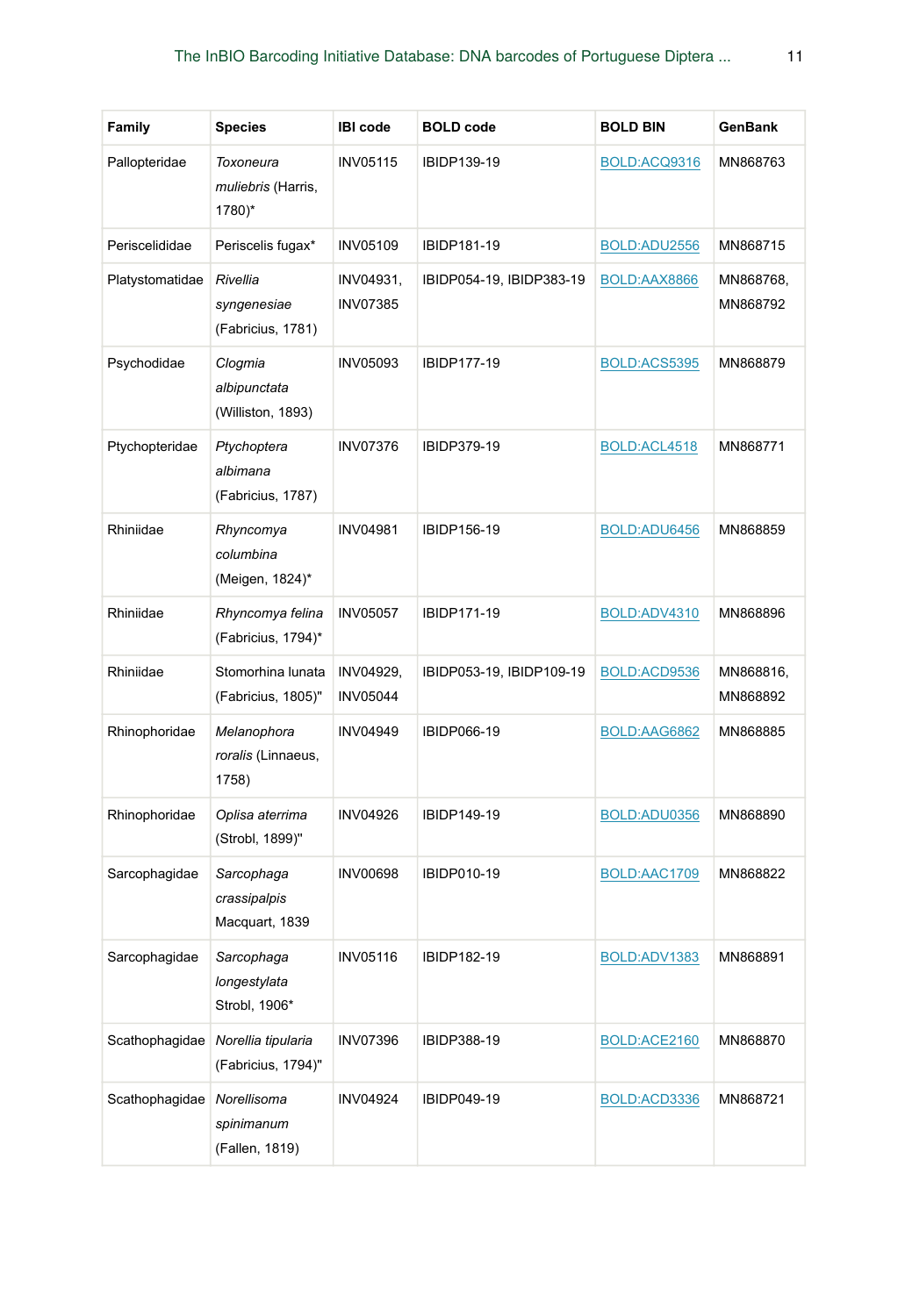| <b>Family</b>  | <b>Species</b>                                 | <b>IBI</b> code                                        | <b>BOLD</b> code                                      | <b>BOLD BIN</b>               | GenBank                                         |
|----------------|------------------------------------------------|--------------------------------------------------------|-------------------------------------------------------|-------------------------------|-------------------------------------------------|
| Scathophagidae | Scathophaga<br>stercoraria<br>(Linnaeus, 1758) | INV00527,<br>INV02883,<br>INV04913,<br><b>INV07377</b> | IBIDP004-19, IBIDP023-19,<br>IBIDP041-19, IBIDP380-19 | BOLD:AAD0853                  | MN868858,<br>MN868799,<br>MN868719,<br>MN868829 |
| Sciomyzidae    | Euthycera alaris<br>Vala, 1983*                | <b>INV01287</b>                                        | IBIDP146-19                                           | BOLD:ADV6563                  | MN868813                                        |
| Sciomyzidae    | Euthycera cribrata<br>(Rondani, 1868)*         | <b>INV05031</b>                                        | IBIDP168-19                                           | BOLD:ADU4073                  | MN868789                                        |
| Sciomyzidae    | Ilione trifaria<br>(Loew, 1847)"               | INV05084,<br><b>INV05024</b>                           | IBIDP128-19, IBIDP102-19                              | BOLD:ADR6909                  | MN868748,<br>MN868717                           |
| Sciomyzidae    | Pherbellia<br>cinerella (Fallen,<br>1820)      | <b>INV05004</b>                                        | <b>IBIDP089-19</b>                                    | BOLD:ACB5604                  | MN868757                                        |
| Sciomyzidae    | Pherbellia dorsata<br>(Zetterstedt,<br>1846)"  | <b>INV05061</b>                                        | <b>IBIDP119-19</b>                                    | BOLD:ACD6777                  | MN868901                                        |
| Sciomyzidae    | Pherbina<br>mediterranea<br>Mayer, 1953*       | <b>INV05117</b>                                        | IBIDP183-19                                           | BOLD:ADU0215                  | MN868714                                        |
| Stratiomyidae  | Chloromyia<br>formosa (Scopoli,<br>1763)       | INV04925,<br><b>INV07375</b>                           | IBIDP050-19, IBIDP378-19                              | BOLD:ABU9940                  | MN868798,<br>MN868735                           |
| Stratiomyidae  | Hermetia illucens<br>(Linnaeus, 1758)          | INV01259,<br>INV04643,<br>INV05003,<br><b>INV05035</b> | IBIDP012-19, IBIDP032-19,<br>IBIDP088-19, IBIDP106-19 | BOLD:AAG3698,<br>BOLD:AAD0622 | MN868718,<br>MN868889,<br>MN868825,<br>MN868864 |
| Syrphidae      | Chalcosyrphus<br>nemorum<br>(Fabricius, 1805)  | <b>INV05104</b>                                        | IBIDP133-19                                           | BOLD:AAG6762                  | MN868908                                        |
| Syrphidae      | Chrysotoxum<br>intermedium<br>Meigen, 1822     | <b>INV05041</b>                                        | IBIDP108-19                                           | BOLD:AAE9233                  | MN868747                                        |
| Syrphidae      | Dasysyrphus<br>albostriatus<br>(Fallen, 1817)  | <b>INV07391</b>                                        | IBIDP386-19                                           | BOLD:AAL1242                  | MN868722                                        |
| Syrphidae      | Episyrphus<br>balteatus (De<br>Geer, 1776)     | <b>INV01909,</b><br><b>INV07402</b>                    | IBIDP015-19, IBIDP389-19                              | BOLD:AAC6833                  | MN868761,<br>MN868738                           |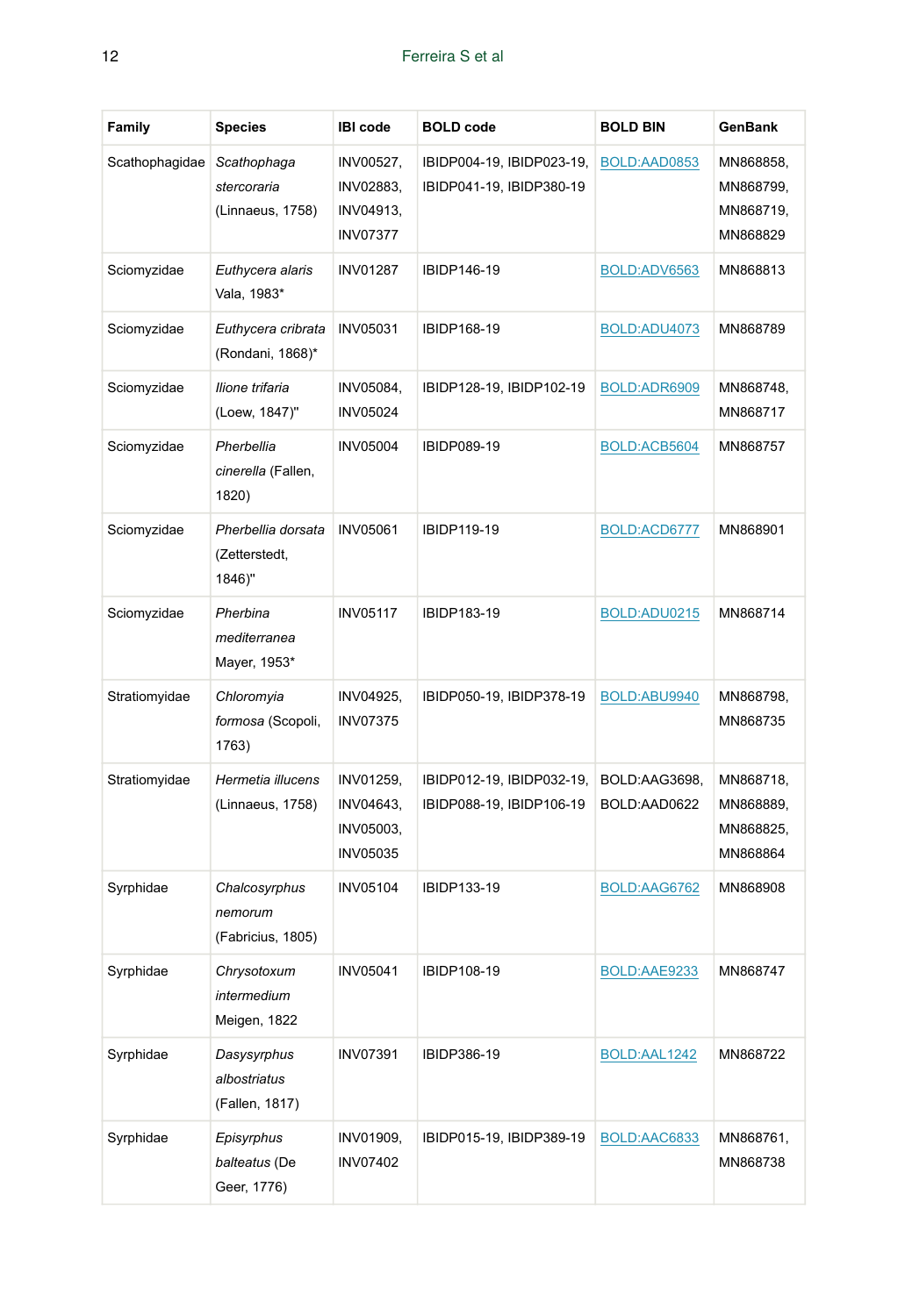| <b>Family</b> | <b>Species</b>                                   | <b>IBI</b> code                                        | <b>BOLD</b> code                                      | <b>BOLD BIN</b>               | GenBank                                         |
|---------------|--------------------------------------------------|--------------------------------------------------------|-------------------------------------------------------|-------------------------------|-------------------------------------------------|
| Syrphidae     | Eristalinus aeneus<br>(Scopoli, 1763)            | <b>INV05013</b>                                        | IBIDP095-19                                           | BOLD:AAF3600                  | MN868802                                        |
| Syrphidae     | Eristalinus<br>sepulchralis<br>(Linnaeus, 1758)  | INV05025,<br><b>INV05072</b>                           | IBIDP103-19, IBIDP123-19                              | BOLD:AAZ5387                  | MN868777,<br>MN868819                           |
| Syrphidae     | Eristalinus<br>taeniops<br>(Wiedemann,<br>1818)" | INV01912,<br>INV04912                                  | IBIDP017-19, IBIDP040-19                              | BOLD:ACL5309                  | MN868857,<br>MN868779                           |
| Syrphidae     | Eristalis<br>arbustorum<br>(Linnaeus, 1758)      | INV01948,<br>INV02915,<br>INV04917,<br><b>INV05071</b> | IBIDP021-19, IBIDP027-19,<br>IBIDP045-19, IBIDP122-19 | BOLD:AAA8223                  | MN868782,<br>MN868832,<br>MN868878,<br>MN868725 |
| Syrphidae     | Eristalis pertinax<br>(Scopoli, 1763)            | <b>INV04965</b>                                        | IBIDP073-19                                           | BOLD:AAQ3585                  | MN868733                                        |
| Syrphidae     | Eristalis similis<br>(Fallen, 1817)              | INV01910,<br><b>INV04915</b>                           | IBIDP016-19, IBIDP043-19                              | BOLD:AAY9892                  | MN868866,<br>MN868894                           |
| Syrphidae     | Eristalis tenax<br>(Linnaeus, 1758)              | INV01937,<br>INV02914,<br><b>INV04916</b>              | IBIDP019-19, IBIDP026-19,<br>IBIDP044-19              | BOLD:AAB0391                  | MN868900,<br>MN868756,<br>MN868909              |
| Syrphidae     | Ferdinandea<br>cuprea (Scopoli,<br>1763)         | <b>INV05021</b>                                        | IBIDP100-19                                           | BOLD:AAJ0402                  | MN868897                                        |
| Syrphidae     | Helophilus<br>pendulus<br>(Linnaeus, 1758)       | <b>INV04914</b>                                        | IBIDP042-19                                           | BOLD:AAI6747                  | MN868765                                        |
| Syrphidae     | Melanostoma<br>mellinum<br>(Linnaeus, 1758)      | <b>INV04977</b>                                        | <b>IBIDP078-19</b>                                    | BOLD:AAB2866                  | MN868833                                        |
| Syrphidae     | Milesia<br>crabroniformis<br>(Fabricius, 1775)"  | INV04153,<br><b>INV05016</b>                           | IBIDP031-19, IBIDP097-19                              | BOLD:ADS0144                  | MN868804,<br>MN868904                           |
| Syrphidae     | Myathropa florea<br>(Linnaeus, 1758)             | INV01938,<br>INV04963                                  | IBIDP020-19, IBIDP071-19                              | BOLD:AAP9713,<br>BOLD:ADQ8445 | MN868821,<br>MN868847                           |
| Syrphidae     | Paragus<br>quadrifasciatus<br>Meigen, 1822       | <b>INV00560</b>                                        | <b>IBIDP008-19</b>                                    | BOLD:ACG5063                  | MN868744                                        |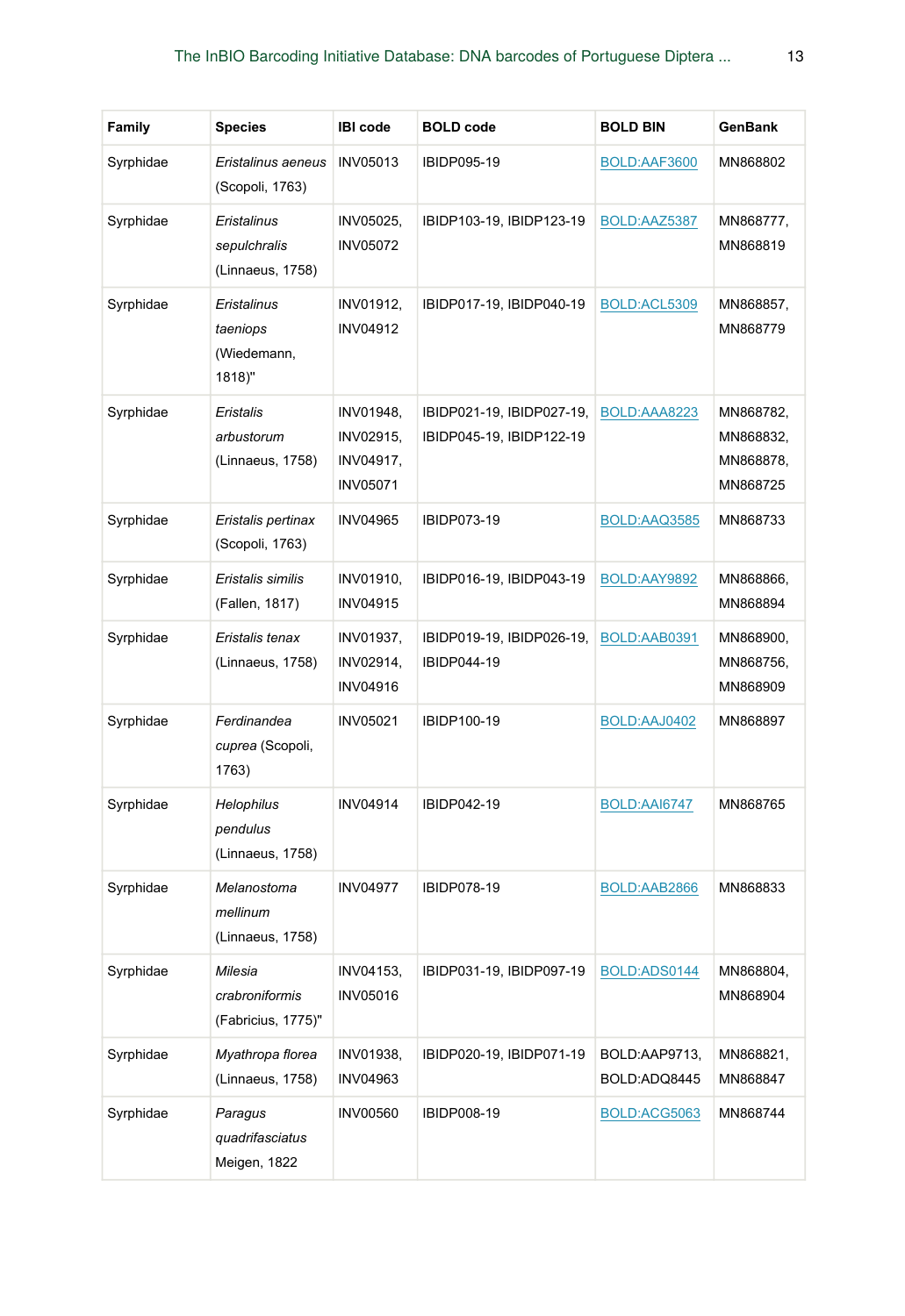| <b>Family</b> | <b>Species</b>                                             | <b>IBI</b> code                           | <b>BOLD</b> code                         | <b>BOLD BIN</b> | GenBank                            |
|---------------|------------------------------------------------------------|-------------------------------------------|------------------------------------------|-----------------|------------------------------------|
| Syrphidae     | Platycheirus<br>rosarum<br>(Fabricius, 1787)               | INV04911,<br><b>INV05074</b>              | IBIDP039-19, IBIDP124-19                 | BOLD:AAG4683    | MN868812,<br>MN868740              |
| Syrphidae     | Scaeva pyrastri<br>(Linnaeus, 1758)                        | <b>INV05070</b>                           | IBIDP121-19                              | BOLD:AAF2374    | MN868785                           |
| Syrphidae     | Sphaerophoria<br>rueppelli<br>(Wiedemann,<br>1830)*        | <b>INV05058</b>                           | IBIDP117-19                              | BOLD:AAA7374    | MN868820                           |
| Syrphidae     | Sphaerophoria<br>scripta (Linnaeus,<br>1758)               | INV02901,<br><b>INV04900</b>              | IBIDP025-19, IBIDP033-19                 | BOLD:AAA7374    | MN868774,<br>MN868784              |
| Syrphidae     | Syritta flaviventris<br>Macquart, 1842                     | <b>INV04973</b>                           | <b>IBIDP077-19</b>                       | BOLD:AAG4663    | MN868803                           |
| Syrphidae     | Syritta pipiens<br>(Linnaeus, 1758)                        | INV04937,<br>INV05042,<br><b>INV05097</b> | IBIDP057-19, IBIDP170-19,<br>IBIDP132-19 | BOLD:AAC6291    | MN868778,<br>MN868754,<br>MN868869 |
| Syrphidae     | Syrphus<br>vitripennis<br>Meigen, 1822                     | <b>INV07372</b>                           | IBIDP377-19                              | BOLD:AAB5577    | MN868776                           |
| Syrphidae     | Volucella zonaria<br>(Poda, 1761)                          | <b>INV04979</b>                           | <b>IBIDP080-19</b>                       | BOLD:AAH7785    | MN868837                           |
| Tabanidae     | Chrysops<br>caecutiens<br>(Linnaeus, 1758)                 | <b>INV07371</b>                           | IBIDP376-19                              | BOLD:ADZ0489    | MN868849                           |
| Tabanidae     | Chrysops viduatus<br>(Fabricius, 1794)"                    | <b>INV04978</b>                           | <b>IBIDP079-19</b>                       | BOLD:ACB5910    | MN868728                           |
| Tabanidae     | Haematopota<br>ocelligera (Krober,<br>1922)*               | <b>INV05023</b>                           | IBIDP166-19                              | BOLD:ADU0467    | MN868772                           |
| Tachinidae    | Besseria dimidiata<br>(Zetterstedt,<br>$1844$ <sup>*</sup> | <b>INV04998</b>                           | IBIDP163-19                              | BOLD:ADT0060    | MN868755                           |
| Tachinidae    | Compsilura<br>concinnata<br>(Meigen, 1824)                 | <b>INV05119</b>                           | IBIDP141-19                              | BOLD:ADK6725    | MN868913                           |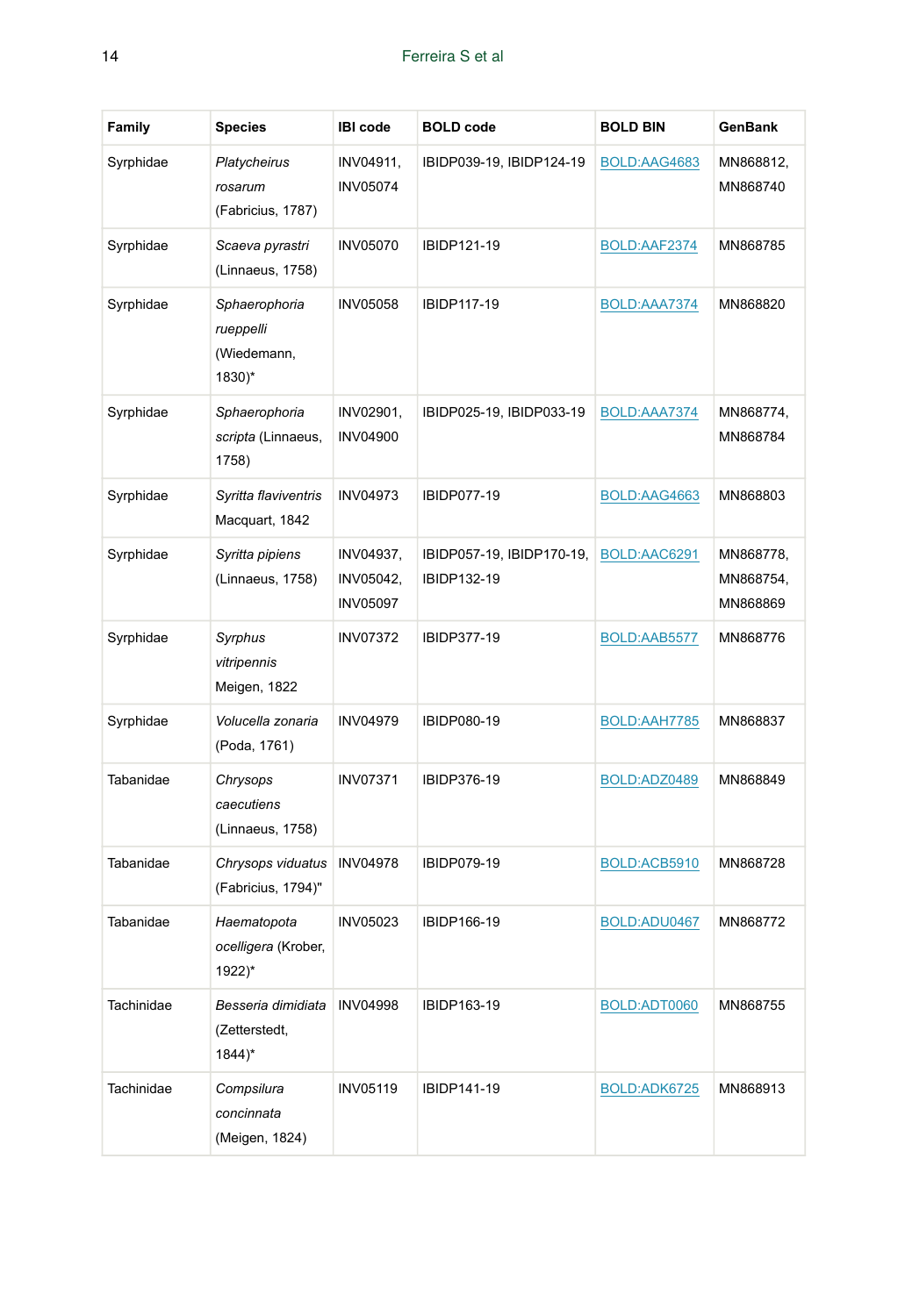| <b>Family</b> | <b>Species</b>                                           | <b>IBI</b> code              | <b>BOLD</b> code         | <b>BOLD BIN</b> | GenBank               |
|---------------|----------------------------------------------------------|------------------------------|--------------------------|-----------------|-----------------------|
| Tachinidae    | Cylindromyia<br>bicolor (Olivier,<br>1811)               | INV02245,<br><b>INV04921</b> | IBIDP022-19, IBIDP047-19 | BOLD:AAN3295    | MN868867,<br>MN868808 |
| Tachinidae    | Cylindromyia<br>rufipes (Meigen,<br>1824)"               | <b>INV05014</b>              | IBIDP165-19              | BOLD:AAU6684    | MN868795              |
| Tachinidae    | Dexia rustica<br>(Fabricius, 1775)"                      | <b>INV04945</b>              | IBIDP064-19              | BOLD:ACD9618    | MN868750              |
| Tachinidae    | Ectophasia<br>crassipennis<br>(Fabricius, 1794)"         | <b>INV05026</b>              | IBIDP104-19              | BOLD:ADJ6473    | MN868852              |
| Tachinidae    | Eloceria delecta<br>(Meigen, 1824)"                      | <b>INV04905</b>              | IBIDP035-19              | BOLD:ACA9834    | MN868895              |
| Tachinidae    | Frontina laeta<br>(Meigen, 1824)"                        | <b>INV05027</b>              | IBIDP105-19              | BOLD:ABW4362    | MN868874              |
| Tachinidae    | Leskia aurea<br>(Fallen, 1820)"                          | <b>INV05011</b>              | <b>IBIDP094-19</b>       | BOLD:AAV7830    | MN868759              |
| Tachinidae    | Microphthalma<br>europaea Egger,<br>1860                 | <b>INV05111</b>              | IBIDP137-19              | BOLD:AAU6726    | MN868814              |
| Tachinidae    | Mintho rufiventris<br>(Fallen, 1817)                     | <b>INV05053</b>              | IBIDP114-19              | BOLD:AAX3938    | MN868730              |
| Tachinidae    | Nemoraea<br><i>pellucida</i> (Meigen,<br>1824)"          | <b>INV05108</b>              | IBIDP180-19              | BOLD:ACD9580    | MN868848              |
| Tachinidae    | Peleteria<br>rubescens<br>(Robineau-<br>Desvoidy, 1830)" | INV05113                     | IBIDP138-19              | BOLD:AAZ5252    | MN868713              |
| Tachinidae    | Peribaea tibialis<br>(Robineau-<br>Desvoidy, 1851)       | <b>INV07382</b>              | IBIDP382-19              | BOLD:ACB1892    | MN868907              |
| Tachinidae    | Periscepsia<br>carbonaria<br>(Panzer, 1798)              | INV05046,<br><b>INV05085</b> | IBIDP111-19, IBIDP129-19 | BOLD:ACD9481    | MN868815,<br>MN868767 |
| Tachinidae    | Phasia pusilla<br>Meigen, 1824                           | <b>INV07360</b>              | IBIDP371-19              | BOLD:AAY2270    | MN868790              |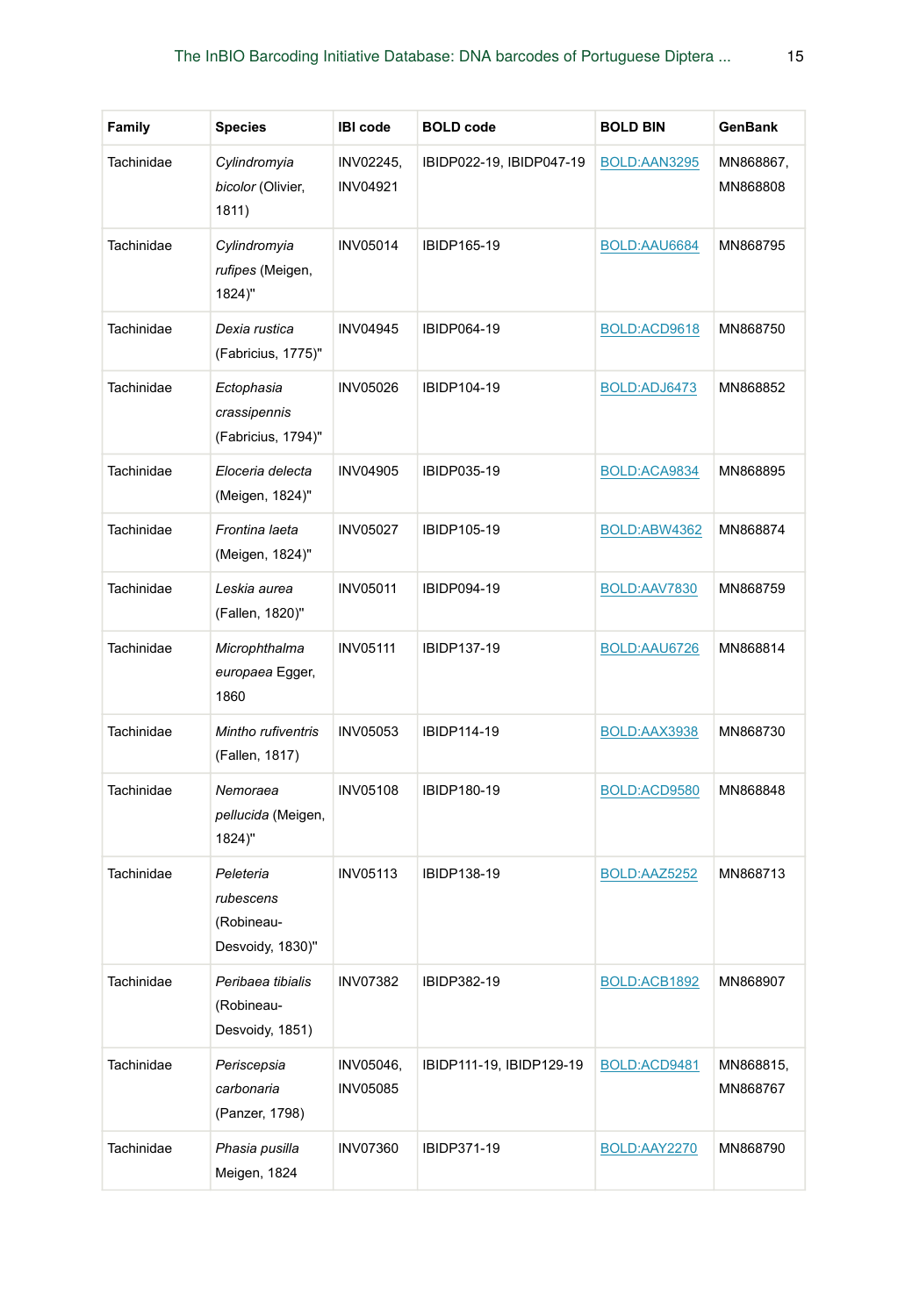| Family        | <b>Species</b>                                          | <b>IBI</b> code                           | <b>BOLD</b> code                         | <b>BOLD BIN</b> | <b>GenBank</b>                     |
|---------------|---------------------------------------------------------|-------------------------------------------|------------------------------------------|-----------------|------------------------------------|
| Tachinidae    | Tachina lurida<br>(Fabricius, 1781)"                    | <b>INV07369</b>                           | IBIDP375-19                              | BOLD:ACA9827    | MN868845                           |
| Tachinidae    | Tachina<br>magnicornis<br>(Zetterstedt, 1844)           | INV04967,<br><b>INV05052</b>              | IBIDP074-19, IBIDP113-19                 | BOLD:AAN9512    | MN868752,<br>MN868741              |
| Tachinidae    | Triarthria<br>setipennis (Fallen,<br>1810)              | <b>INV00529</b>                           | <b>IBIDP005-19</b>                       | BOLD:ADK0727    | MN868911                           |
| Tachinidae    | Zophomyia temula<br>(Scopoli, 1763)"                    | <b>INV04927</b>                           | <b>IBIDP051-19</b>                       | BOLD:ACD1492    | MN868886                           |
| Tephritidae   | Ceratitis capitata<br>(Wiedemann,<br>1824)              | <b>INV05118</b>                           | IBIDP140-19                              | BOLD:AAA3297    | MN868742                           |
| Trichoceridae | Trichocera saltator<br>(Harris, 1776)                   | <b>INV06188</b>                           | IBIDP143-19                              | BOLD:ACQ9998    | MN868805                           |
| Ulidiidae     | Ceroxys urticae<br>(Linnaeus, 1758)"                    | <b>INV05059</b>                           | <b>IBIDP118-19</b>                       | BOLD:AAI7007    | MN868893                           |
| Ulidiidae     | <b>Myennis</b><br>octopunctata<br>(Coquebert,<br>1798)" | <b>INV00518</b>                           | <b>IBIDP003-19</b>                       | BOLD:AAG7348    | MN868824                           |
| Ulidiidae     | Physiphora alceae<br>(Preyssler, 1791)                  | <b>INV03580</b>                           | IBIDP030-19                              | BOLD:ABA5170    | MN868875                           |
| Ulidiidae     | Ulidia apicalis<br>Meigen, 1826"                        | INV02952,<br>INV05037,<br><b>INV07366</b> | IBIDP028-19, IBIDP169-19,<br>IBIDP373-19 | BOLD:ABX4821    | MN868743,<br>MN868836,<br>MN868860 |

# **Project description**

**Title:** The name "DNA barcodes of Portuguese Diptera 01" refers to the first data release of DNA barcodes and distribution data of dipterans within the InBIO Barcoding Initiative.

**Personnel:** Pedro Beja (project coordinator), Nuno Fonseca (project chair), Sónia Ferreira (taxonomist and IBI manager), Joana Paupério (IBI manager), Pedro Sousa (project technician), all affiliated to CIBIO-InBIO, University of Porto; Rui Andrade (taxonomist) independent researcher and Ana Rita Gonçalves (taxonomist) cE3c, Faculty of Science, University of Lisbon.

**Study area description:** North of the Tagus river in Portugal (Fig. 2).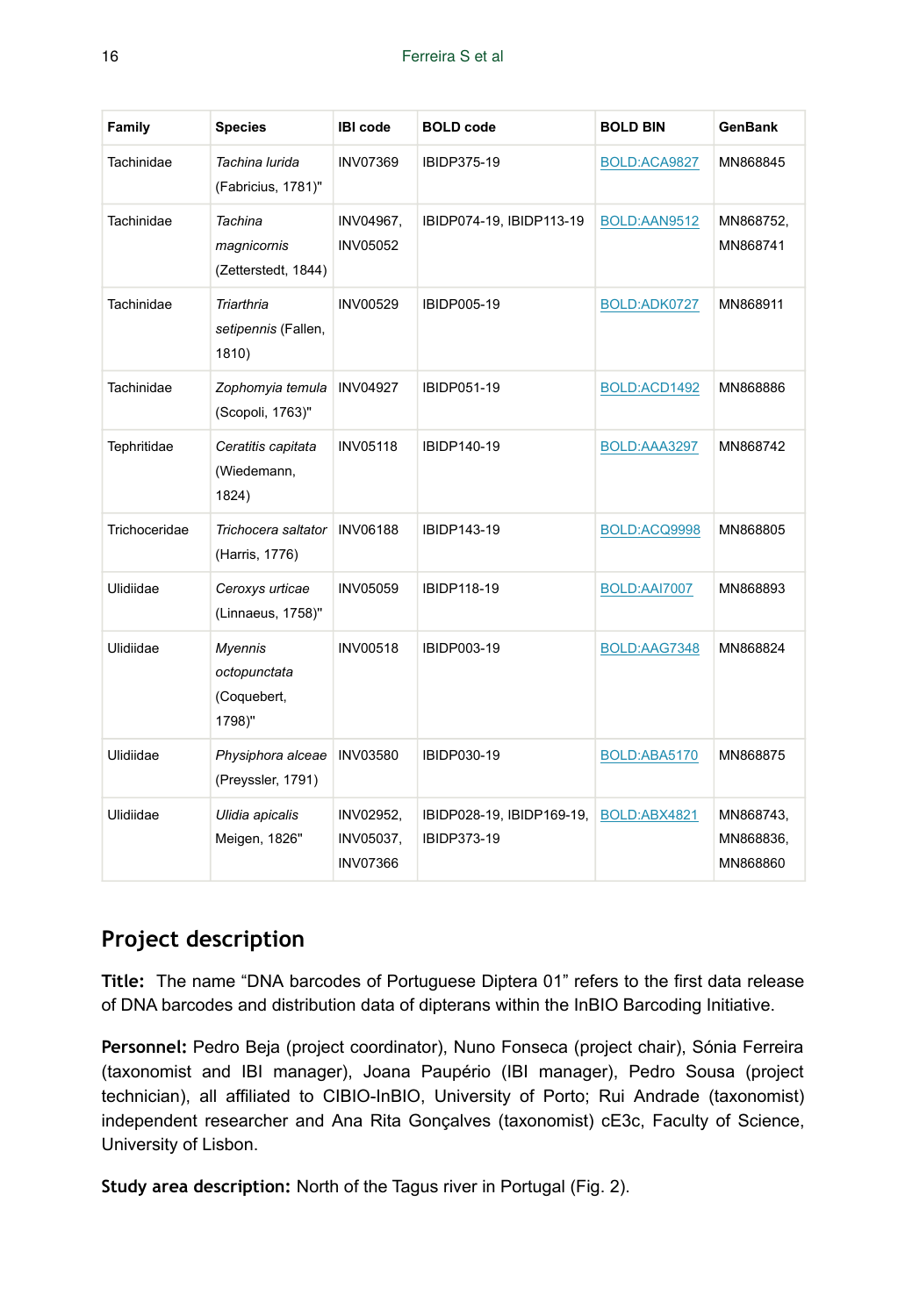



**Design description:** Dipteran specimens were collected in the field, morphologically identified and DNA barcoded.

**Funding:** This project is funded by the European Union's Horizon 2020 Research and Innovation programme under grant agreement No 668981 and by the project PORBIOTA— Portuguese E-Infrastructure for Information and Research on Biodiversity (POCI-01-0145- FEDER-022127), supported by Operational Thematic Program for Competitiveness and Internationalization (POCI), under the PORTUGAL 2020 Partnership Agreement, through the European Regional Development Fund (FEDER), by EDP Biodiversity Chair, and is part of research conducted at the Long Term Research Site of Baixo Sabor (LTER\_EU\_PT\_002). P.S. was funded by the project ECOLIVES – Fostering sustainable management in Mediterranean olive farms: pest control services provided by wild species as incentives for biodiversity conservation (PTDC/AAG-REC/6480/2014/), supported by Portuguese national funds by FCT/MCTES and co-financed by Fundo Europeu de Desenvolvimento Regional (FEDER) throughout COMPETE – Programa Operacional Factores de Competitividade (POFC).

## **Sampling methods**

**Study extent:** North of the Tagus river in Portugal

**Sampling description:** The studied material was collected in 59 different localities from the northern half of continental Portugal (Fig. 2, Table 1). Sampling was conducted between 2014 and 2018 on a wide range of habitats, using mainly hand-held sweep-nets or direct search for specimens. Collected specimens were examined both dry and in alcohol using a binocular stereoscopic microscope (Optika ST-30-2LR, 20x-40x) and stored in 96% ethanol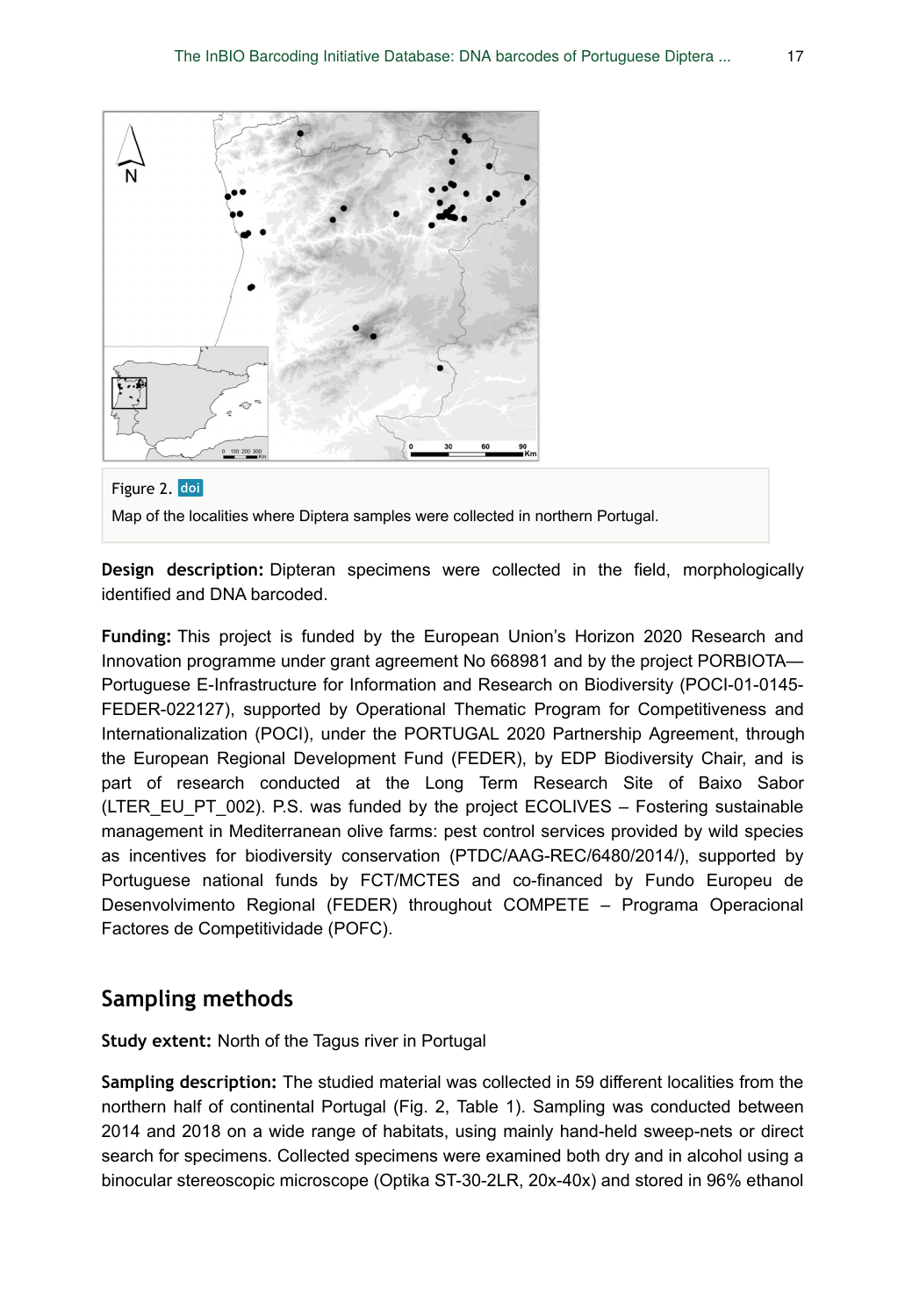for downstream molecular analysis. Morphological identification was performed, based on keys and descriptions from literature (Suppl. material 1).

DNA extraction and sequencing followed the general pipeline used in the InBIO Barcoding Initiative. Briefly, genomic DNA was extracted from leg tissue using EasySpin Genomic DNA Tissue Kit (Citomed) following manufacturer's protocol. The cytochrome c oxidase I (COI) barcoding fragment was amplified as two overlapping fragments (LC and BH), using two sets of primers: LCO1490 (Folmer et al. 1994) + III C R (Shokralla et al. 2015) and III B F Shokralla et al. 2015) + HCO2198 (Folmer et al. 1994), respectively. The COI mitochondrial gene (Folmer region), was then sequenced in a MiSeq benchtop system. OBITools (https://git.metabarcoding.org/obitools/obitools) was used to process the initial sequences which were then assembled into a single 658 bp fragment using Geneious 9.1.8. [\(https://www.geneious.com](https://www.geneious.com)).

**Quality control:** All DNA barcodes sequences were compared against the BOLD database and the 99 top hits were inspected in order to detect possible issues due to contaminations or misidentifications. Prior submission to GBIF, data was checked for errors and inconsistencies with OpenRefine 3.2 ([http://openrefine.org](http://openrefine.org/)).

**Step description:** Specimens were collected in 59 different localities of continental Portugal. Sampling was conducted from 2014 to 2018, and consisted of direct search of specimens (e.g. *Hecamede albicans, Eutropha fulvifrons, Canace nasica*), the use of entomological nets to intercept specimens flight (e.g. *Hemipenthes morio*, *Sphaerophoria scripta*) or to sweep the vegetation (e.g. *Opetia nigra*, *Trigonometopus frontalis*). Specimens collected were stored in 96% ethanol. A tissue sample was removed, from which DNA was extracted and the COI DNA barcode fragment was sequenced. Data generated were submitted to BOLD, GenBank and GBIF.

## **Geographic coverage**

**Description:** Continental Portugal

**Coordinates:** 40.054 and 42.002 Latitude; 6.274 and -8.774 Longitude.

## **Taxonomic coverage**

**Description:** This dataset is composed of data relating to 203 Diptera specimens. All specimens were determined to species level. Overall, 154 species are represented in the dataset. These species belong to 41 families. Five families account for 56% of the total collected specimens, Syrphidae, Muscidae, Tachinidae, Calliphoridae and Chloropidae (Fig. 3). These five families account for 54% of the total species represented (Fig. 3). Nineteen families are represented by a single species.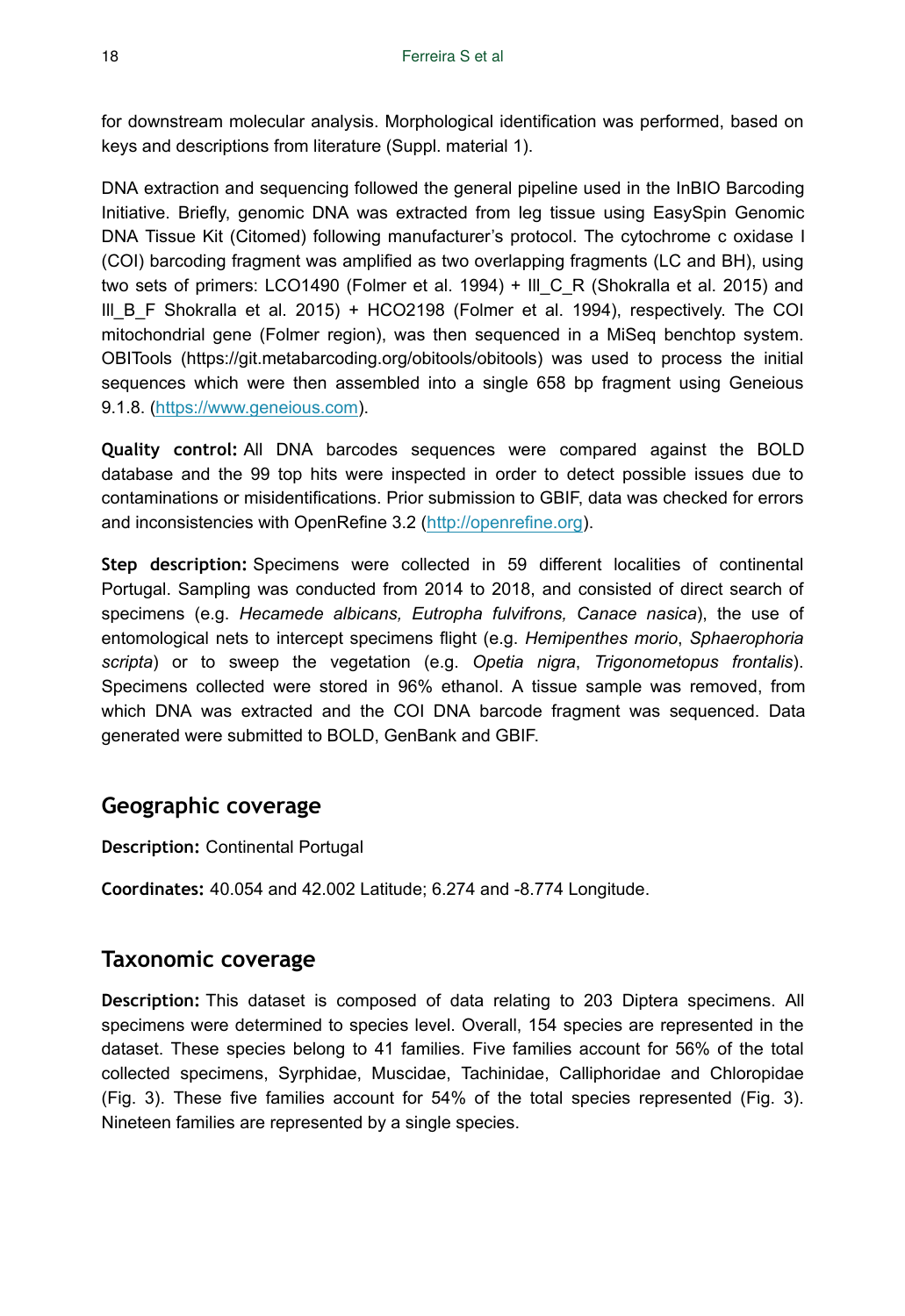

Distribution of specimens (A) and species (B), in percentage, per Diptera family present in the dataset. Families representing less than 2% of specimens/species were lumped together.

# **Temporal coverage**

**Data range:** 2014-5-27 - 2018-7-07.

**Notes:** The sampled material was collected in the period from 27 May 2014 to 07 July 2018

# **Collection data**

**Collection name:** InBIO Barcoding Initiative

**Collection identifier:** 4ec2b246-f5fa-4b90-9a8d-ddafc2a3f970

**Specimen preservation method:** "Alcohol"

**Curatorial unit:** Voucher tube - 1 to 203, DNA extractions - 1 to 203

# **Usage rights**

**Use license:** Creative Commons Public Domain Waiver (CC-Zero)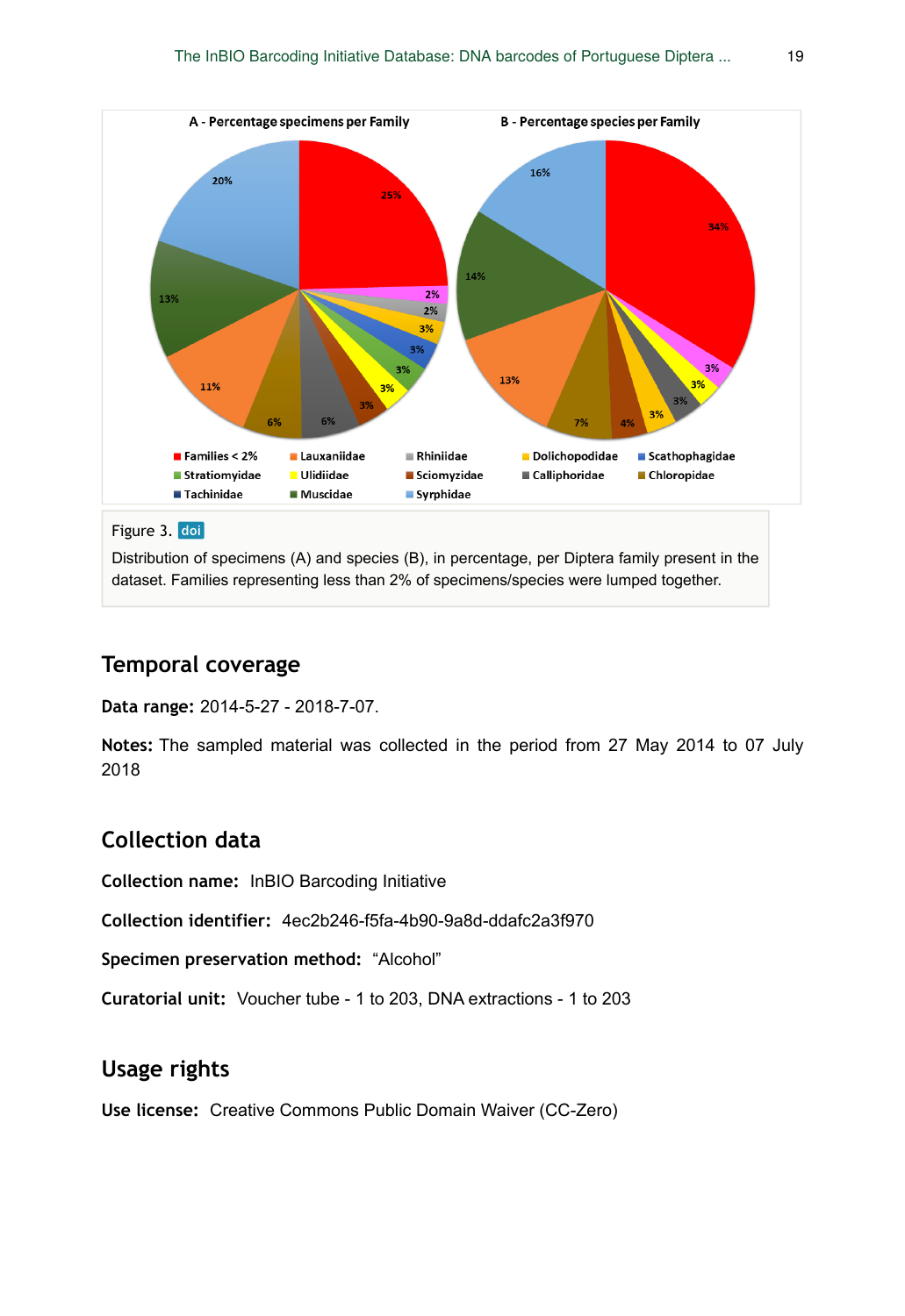## **Data resources**

**Data package title:** The InBIO Barcoding Initiative Database: Diptera 01

**Resource link:** [dx.doi.org/10.5883/DS-IBIDP01](http://dx.doi.org/10.5883/DS-IBIDP01)

**Number of data sets:** 1

**Data set name:** DS-IBIDP01 IBI Diptera 01

**Download URL:** [http://www.boldsystems.org/index.php/Public\\_SearchTerms?](http://www.boldsystems.org/index.php/Public_SearchTerms?query=DS-IBIDP01) [query=DS-IBIDP01](http://www.boldsystems.org/index.php/Public_SearchTerms?query=DS-IBIDP01)

**Data format:** dwc, xml, tsv, fasta

**Description:** The InBIO Barcoding Initiative Database: Diptera 01 dataset can be downloaded from the Public Data Portal of BOLD ([dx.doi.org/10.5883/DS-IBIDP01\)](http://dx.doi.org/10.5883/DS-IBIDP01) in different formats (data as dwc, xml or tsv, and sequences as fasta files). Alternatively, BOLD users can log-in and access the dataset via the Workbench platform of BOLD. All records are also searchable within BOLD, using the search function of the database.

The InBIO Barcoding Initiative will continue sequencing Diptera for the BOLD database, with the ultimate goal of comprehensive coverage. The version of the dataset, at the time of writing the manuscript, is included as Suppl. materials 2, 3, 4 in the form of two text files for record information as downloaded from BOLD, one text file with the collecting and identification data in Darwin Core Standard format (downloaded from GBIF) and of a fasta file containing all sequences as downloaded from BOLD.

It should be noted that, as the BOLD database is not compliant with the Darwin Core Standard format, the Darwin Core formatted file (dwc) that can be downloaded from BOLD is not strictly Darwin Core formatted. For a proper Darwin Core formatted file, see [http://ipt.gbif.pt/ipt/resource?r=ibi\\_diptera\\_i&v=1.0](http://ipt.gbif.pt/ipt/resource?r=ibi_diptera_i&v=1.0) (Suppl. material 3).

Column labels below follow the labels downloaded in the tsv format. Columns with no content in our dataset are left out in the list below.

| Column label        | <b>Column description</b>                                                                                                                                  |
|---------------------|------------------------------------------------------------------------------------------------------------------------------------------------------------|
| processid           | Unique identifier for the sample                                                                                                                           |
| sampleid            | Identifier for the sample being sequenced, i.e. IBI catalogue number at Cibio-InBIO,<br>Porto University. Often identical to the "Field ID" or "Museum ID" |
| recordID            | Identifier for specimen assigned in the field                                                                                                              |
| catalognum          | Catalogue number                                                                                                                                           |
| fieldnum            | Field number                                                                                                                                               |
| institution storing | The full name of the institution that has physical possession of the voucher specimen                                                                      |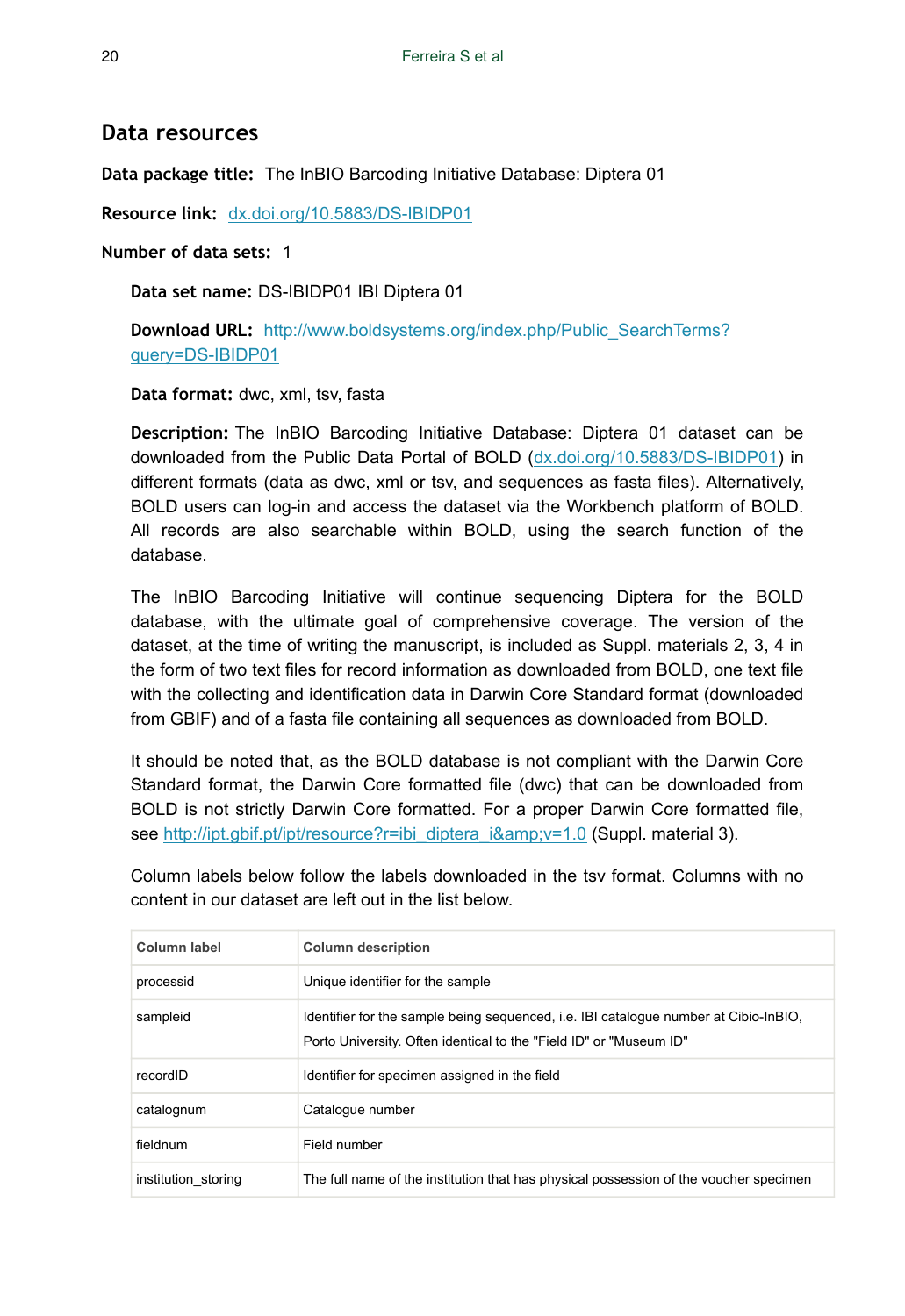| bin_uri                    | Barcode Index Number system identifier                                                                                             |
|----------------------------|------------------------------------------------------------------------------------------------------------------------------------|
| phylum taxID               | Phylum taxonomic numeric code                                                                                                      |
| phylum_name                | Phylum name                                                                                                                        |
| class taxID                | Class taxonomic numeric code                                                                                                       |
| class_name                 | Class name                                                                                                                         |
| order taxID                | Order taxonomic numeric code                                                                                                       |
| order_name                 | Order name                                                                                                                         |
| family_taxID               | Family taxonomic numeric code                                                                                                      |
| family_name                | Family name                                                                                                                        |
| subfamily_taxID            | Subfamily taxonomic numeric code                                                                                                   |
| subfamily_name             | Subfamily name                                                                                                                     |
| genus_taxID                | Genus taxonomic numeric code                                                                                                       |
| genus name                 | Genus name                                                                                                                         |
| species_taxID              | Species taxonomic numeric code                                                                                                     |
| species_name               | Species name                                                                                                                       |
| identification_provided_by | Full name of primary individual who assigned the specimen to a taxonomic group                                                     |
| identification_method      | The method used to identify the specimen                                                                                           |
| voucher_status             | Status of the specimen in an accessioning process (BOLD controlled vocabulary)                                                     |
| tissue_type                | A brief description of the type of tissue or material analysed                                                                     |
| collectors                 | The full or abbreviated names of the individuals or team responsible for collecting the<br>sample in the field                     |
| lifestage                  | The age class or life stage of the specimen at the time of sampling                                                                |
| sex                        | The sex of the specimen                                                                                                            |
| lat                        | The geographical latitude (in decimal degrees) of the geographic centre of a location                                              |
| lon                        | The geographical longitude (in decimal degrees) of the geographic centre of a location                                             |
| elev                       | Elevation of sampling site (in metres above sea level)                                                                             |
| country                    | The full, unabbreviated name of the country where the organism was collected                                                       |
| province state             | The full, unabbreviated name of the province ("Distrito" in Portugal) where the organism<br>was collected                          |
| region                     | The full, unabbreviated name of the municipality ("Concelho" in Portugal) where the<br>organism was collected                      |
| exactsite                  | Additional name/text description regarding the exact location of the collection site<br>relative to a geographic relevant landmark |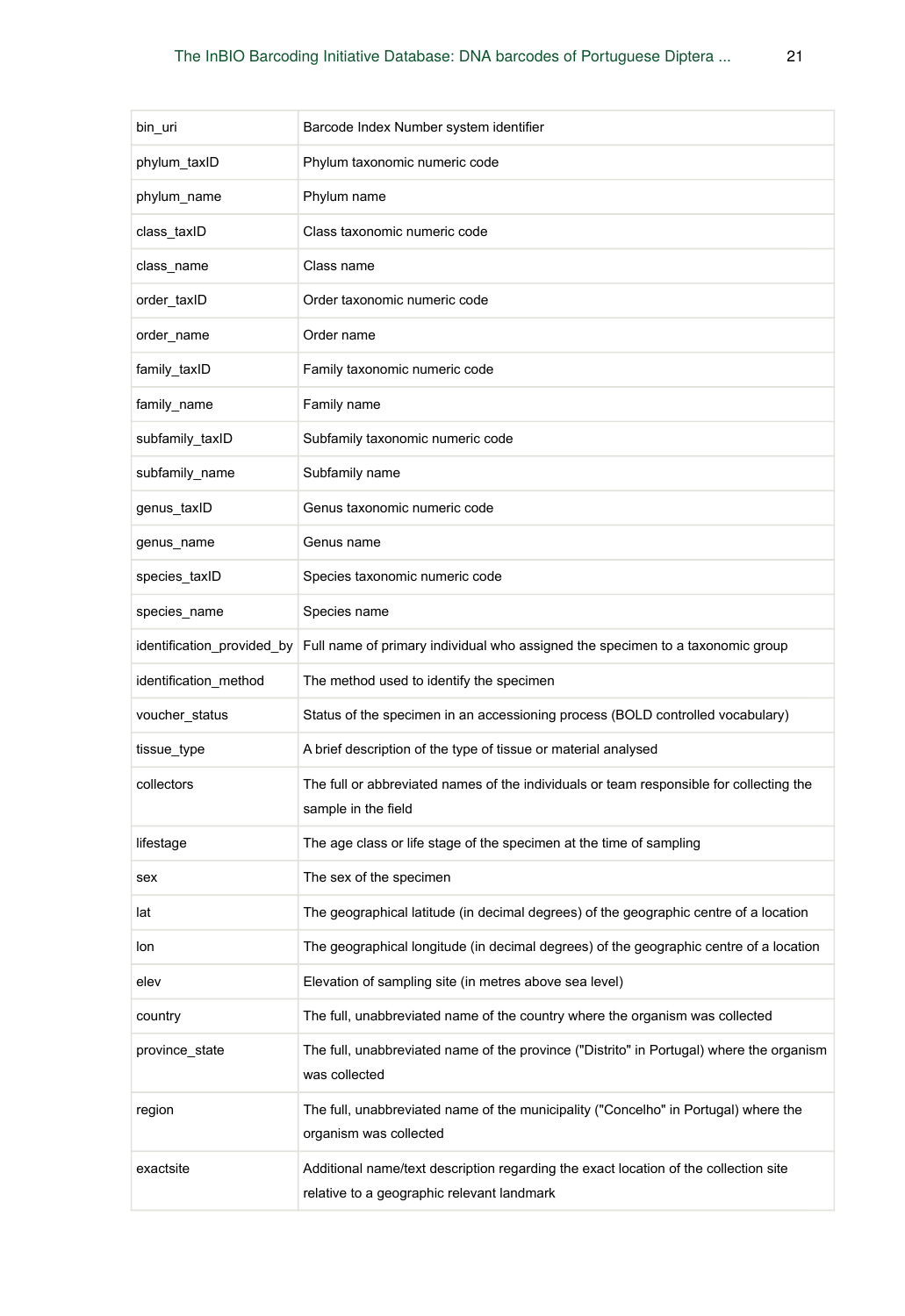# **Acknowledgements**

We would like to thank the many contributors to InBIO Barcoding Initiative that assisted the project along its design and implementation, and to our lab technicians Cátia Chaves, Filipa Martins, Catarina Pinho, Joana Pinto, Pamela Puppo and Joana Veríssimo. This project has received funding from the European Union's Horizon 2020 Research and Innovation programme under grant agreement No 668981 and by the project PORBIOTA— Portuguese E-Infrastructure for Information and Research on Biodiversity (POCI-01-0145- FEDER-022127), supported by Operational Thematic Program for Competitiveness and Internationalization (POCI), under the PORTUGAL 2020 Partnership Agreement, through the European Regional Development Fund (FEDER), by EDP Biodiversity Chair, and is part of the research conducted at the Long Term Research Site of Baixo Sabor (LTER\_EU\_PT\_002). P.S. was funded by the project ECOLIVES – Fostering sustainable management in Mediterranean olive farms: pest control services provided by wild species as incentives for biodiversity conservation (PTDC/AAG-REC/6480/2014/), supported by Portuguese national funds by FCT/MCTES and co-financed by Fundo Europeu de Desenvolvimento Regional (FEDER) throughout COMPETE – Programa Operacional Factores de Competitividade (POFC).

# **References**

- Andrade R, Gonçalves AR (2014) Acartophthalmidae, Pseudopomyzidae and Xylomyidae – Three families of Diptera new to the Portuguese fauna. Boletín Sociedad Entomológica Aragonesa 54: 167‑170.
- Baird D, Pascoe T, Zhou X, Hajibabaei M (2011) Building freshwater macroinvertebrate DNA-barcode libraries from reference collection material: formalin preservation vs specimen age. Journal of the North American Benthological Society 30 (1): 125-130. [In English][. https://doi.org/10.1899/10-013.1](https://doi.org/10.1899/10-013.1)
- Carles-Tolrá M (Ed.) (2002) Catálogo de los Diptera de España, Portugal y Andorra (Insecta). [ Diptera catalog of Spain, Portugal and Andorra (Insecta)]. Monografías Sociedad Entomológica Aragonesa, 8. SEA, Zaragoza, 323 pp.
- Corley M, Ferreira S (2017) DNA Barcoding reveals sexual dimorphism in *Isotrias penedana* Trematerra, 2013 (Lepidoptera: Tortricidae, Chlidanotinae). Zootaxa 4221 (5). <https://doi.org/10.11646/zootaxa.4221.5.7>
- Corley M, Ferreira S, Mata VA (2019) *Ypsolopha rhinolophi* sp. nov. (Lepidoptera: Ypsolophidae), a new species from Portugal and France unveiled by bats. Zootaxa 4609 (3).<https://doi.org/10.11646/zootaxa.4609.3.10>
- Corley MF, Buchner P, Ferreira S (2019) *Depressaria infernella* Corley & Buchner, a new Iberian species of the *Depressaria douglasella* group (Lepidoptera: Depressariidae. SHILAP Revista de Lepidopterología 47 (186): 293-300.
- Corley MV, Ferreira S, Lvovsky A, Rosete J (2017) *Borkhausenia crimnodes* Meyrick, 1912 (Lepidoptera, Oecophoridae), a southern hemisphere species resident in Portugal. Nota Lepidopterologica 40 (1): 15‑24.<https://doi.org/10.3897/nl.40.10938>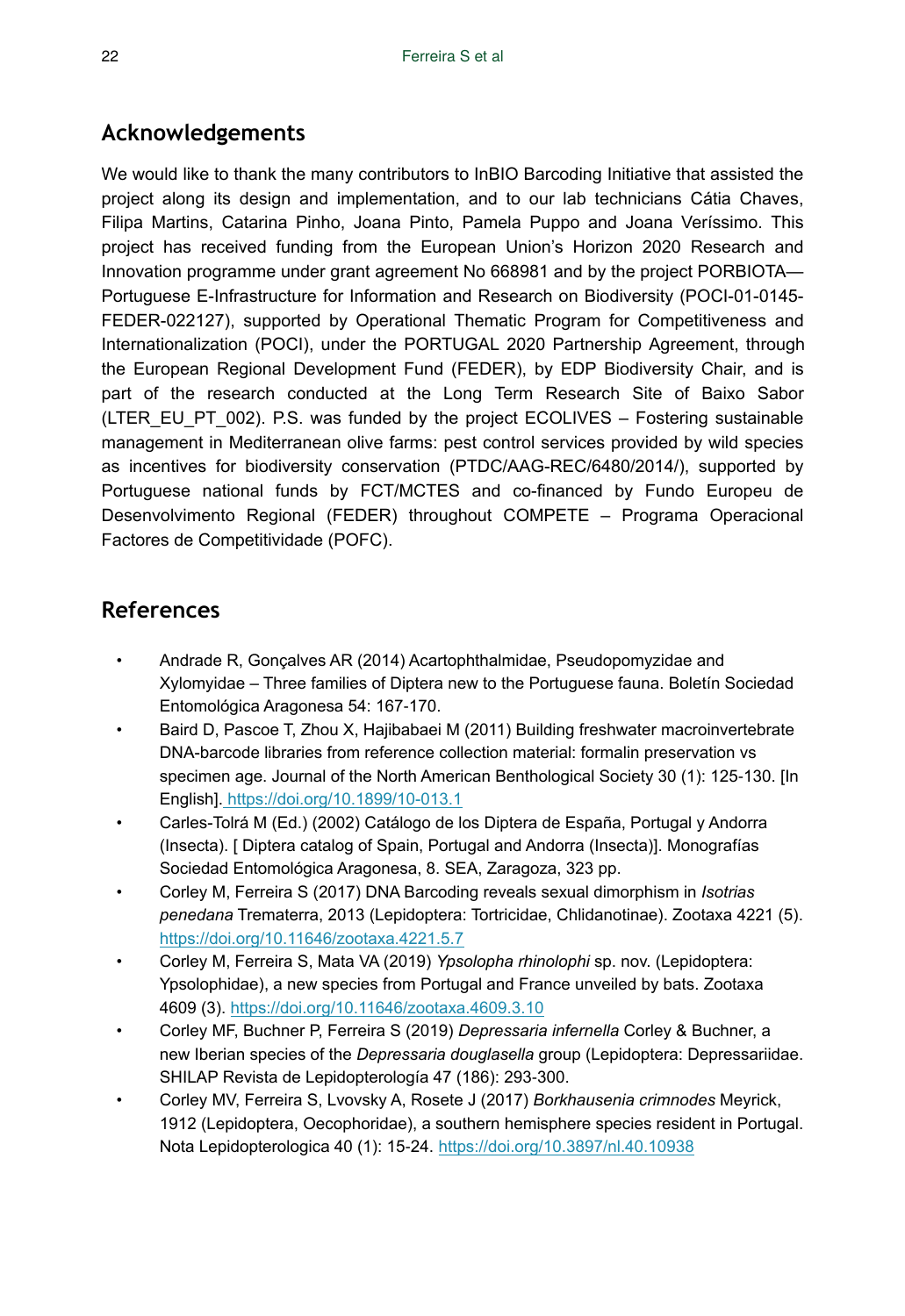- Ebejer MJ, Andrade R (2015) The Chloropidae (Diptera: Brachycera) of mainland Portugal with description of a new species of *Lasiosina* Becker. Entomologist's Monthly Magazine 151: 227‑271.
- Evenhuis NL, Pape T (2019) Systema Dipterorum, Version 2.4. <http://www.diptera.dk/>. Accessed on: 2019-9-10.
- Ferreira S, Fonseca N, Egeter B, Paupério J, Galhardo M, Oxelfelt F, Aresta S, Martins F, Archer J, Corley M, Penado A, Pina S, Jarman S, Beja P (2018) Deliverable 4.2 (D4.2): Protocol for building and organising reference collections of DNA sequences, EnvMetaGen Project (Grant Agreement No 668981). European Union Horizon 2020 Research & Innovation Programme - H2020-WIDESPREAD-2014-2 [https://doi.org/](https://doi.org/10.5281/zenodo.2586893) [10.5281/zenodo.2586893](https://doi.org/10.5281/zenodo.2586893)
- Folmer OM, Black M, Hoeh W, Lutz R, Vrijenhoek R (1994) DNA primers for amplification of mitochondrial cytochrome c oxidase subunit I from diverse metazoan invertebrates. Molecular Marine Biology and Biotechnology 3: 294‑299.
- Hebert PN, Cywinska A, Ball S, deWaard J (2003) Biological identifications through DNA barcodes. Proceedings of the Royal Society of London. Series B: Biological Sciences 270 (1512): 313‑321. <https://doi.org/10.1098/rspb.2002.2218>
- Kekkonen M, Hebert PN (2014) DNA barcode-based delineation of putative species: efficient start for taxonomic workflows. Molecular Ecology Resources 14 (4): 706-715. <https://doi.org/10.1111/1755-0998.12233>
- Kress WJ, Wurdack K, Zimmer E, Weigt L, Janzen D (2005) Use of DNA barcodes to identify flowering plants. Proceedings of the National Academy of Sciences 102 (23): 8369‑8374. [In English].<https://doi.org/10.1073/pnas.0503123102>
- Mata VA, Amorim F, Corley MF, McCracken GF, Rebelo H, Beja P (2016) Female dietary bias towards large migratory moths in the European free-tailed bat (*Тadarida teniotis*). Biology Letters 12 (3): 1‑5.<https://doi.org/10.1098/rsbl.2015.0988>
- Merritt RW, Courtney GW, Keiper JB (2009) Diptera: (Flies, Mosquitoes, Midges, Gnats). In: Resh VH, Cardé RT (Eds) Encyclopedia of Insects. Second Edition. Academic Press, 1168 pp.<https://doi.org/10.1016/B978-0-12-374144-8.00085-0>
- Pape T, Bickel D, Meier R (Eds) (2009) Diptera diversity: Status, challenges and tools. Brill<https://doi.org/10.1163/ej.9789004148970.I-45>
- Pollet M, Andrade R, Gonçalves A, Andrade P, Jacinto V, Almeida J, De Braekeleer A, Van Calster H, Brosens D (2019) Dipterological surveys in Portugal unveil 200 species of long-legged flies, with over 170 new to the country (Diptera: Dolichopodidae). Zootaxa 4649 (1): 1‑69.<https://doi.org/10.11646/zootaxa.4649.1.1>
- Shokralla S, Porter TM, Gibson JF, Dobosz R, Janzen DH, Hallwachs W, Golding GB, Hajibabaei M (2015) Massively parallel multiplex DNA sequencing for specimen identification using an Illumina MiSeq platform. Scientific Reports 5: 9687. [https://](https://doi.org/10.1038/srep09687) [doi.org/10.1038/srep09687](https://doi.org/10.1038/srep09687)
- Silva LP, Mata VA, Lopes P, Pereira P, Jarman SN, Lopes RJ, Beja P (2019) Advancing the integration of multi-marker metabarcoding data in dietary analysis of trophic generalists. Molecular Ecology Resources 19: 1420-1432. [https://doi.org/](https://doi.org/10.1111/1755-0998.13060) [10.1111/1755-0998.13060](https://doi.org/10.1111/1755-0998.13060)
- Skuhravá M, Martinez M, Roques A (2010) Diptera. Chapter 10. BioRisk 4: 553‑602. <https://doi.org/10.3897/biorisk.4.53>
- Weigand H, Beermann AJ, Ciampor F, Costa FO, Csabai Z, Duarte S, Geiger MF, M. G, Rimet F, Rulik B, Strand M, Szucsich N, Weigand A, Willassen E, Wyler S, Bouchez A,